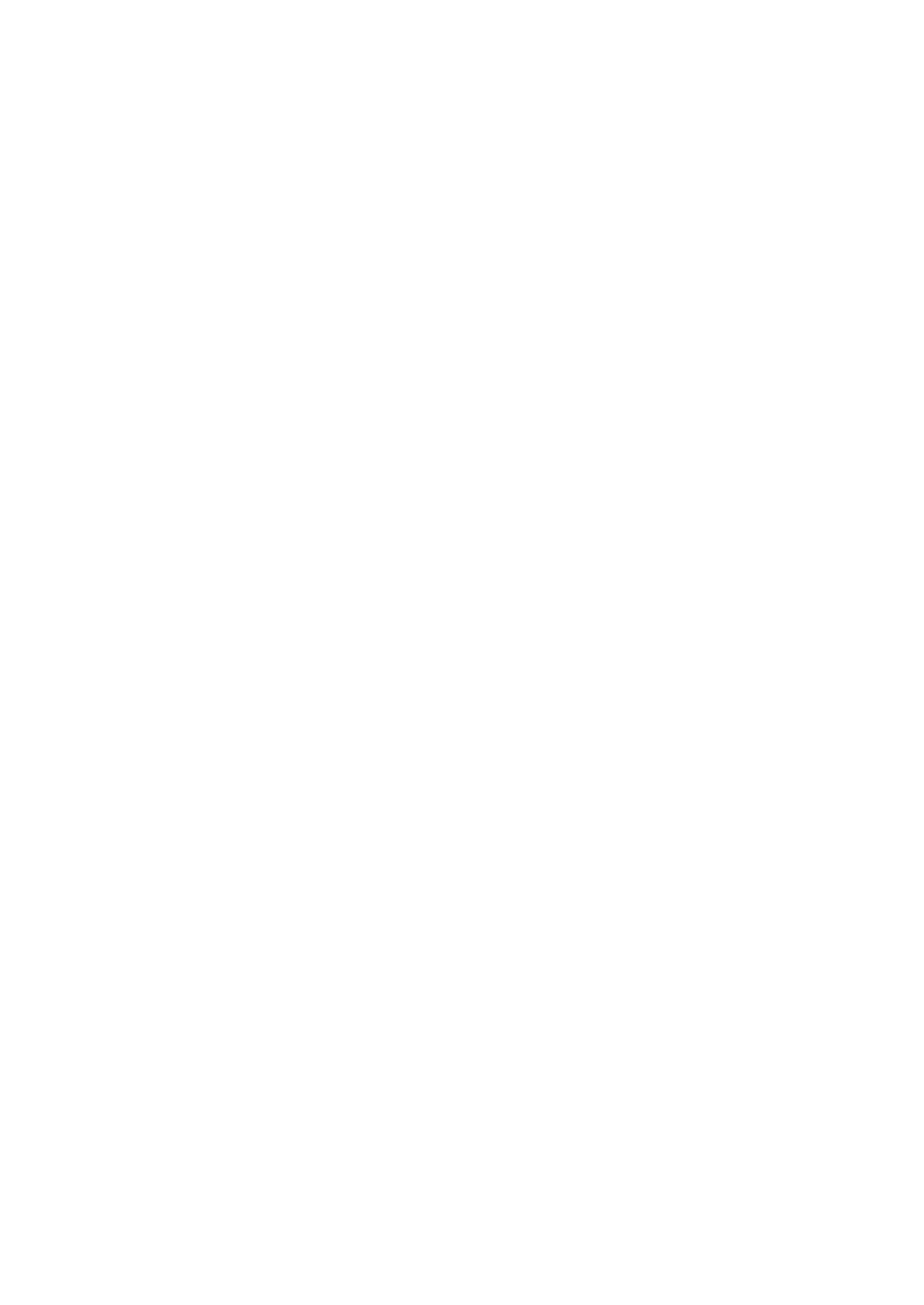| <b>DOCUMENT HISTORY</b> |                 |                  |                                                                                                                                                                                                                                             |  |
|-------------------------|-----------------|------------------|---------------------------------------------------------------------------------------------------------------------------------------------------------------------------------------------------------------------------------------------|--|
| <b>STATUS</b>           | <b>REVISION</b> | <b>DATE</b>      | <b>COMMENTS</b>                                                                                                                                                                                                                             |  |
| <b>Draft</b>            | 1               | 20/4/02          | U.<br>Addresses comments<br>from<br><b>Michie</b>                                                                                                                                                                                           |  |
| <b>Draft</b>            | $\overline{2}$  | 30/5/02          | E.<br>from<br>Addresses comments<br>Atherton & A. McCall                                                                                                                                                                                    |  |
| Draft                   | 3               | 28/08/02         | Addresses<br>from<br>comments<br>A.<br>Hooper                                                                                                                                                                                               |  |
| Final                   | $\overline{4}$  | <b>July 2003</b> | Updated preface and introduction to<br>recognise ongoing work in this area<br>and total cost estimate<br>for<br>consultation and technical work<br>based on previous version of Barker<br>and Hunt paper. Signed off by A.<br><b>McCall</b> |  |
|                         |                 |                  |                                                                                                                                                                                                                                             |  |
|                         |                 |                  |                                                                                                                                                                                                                                             |  |
|                         |                 |                  |                                                                                                                                                                                                                                             |  |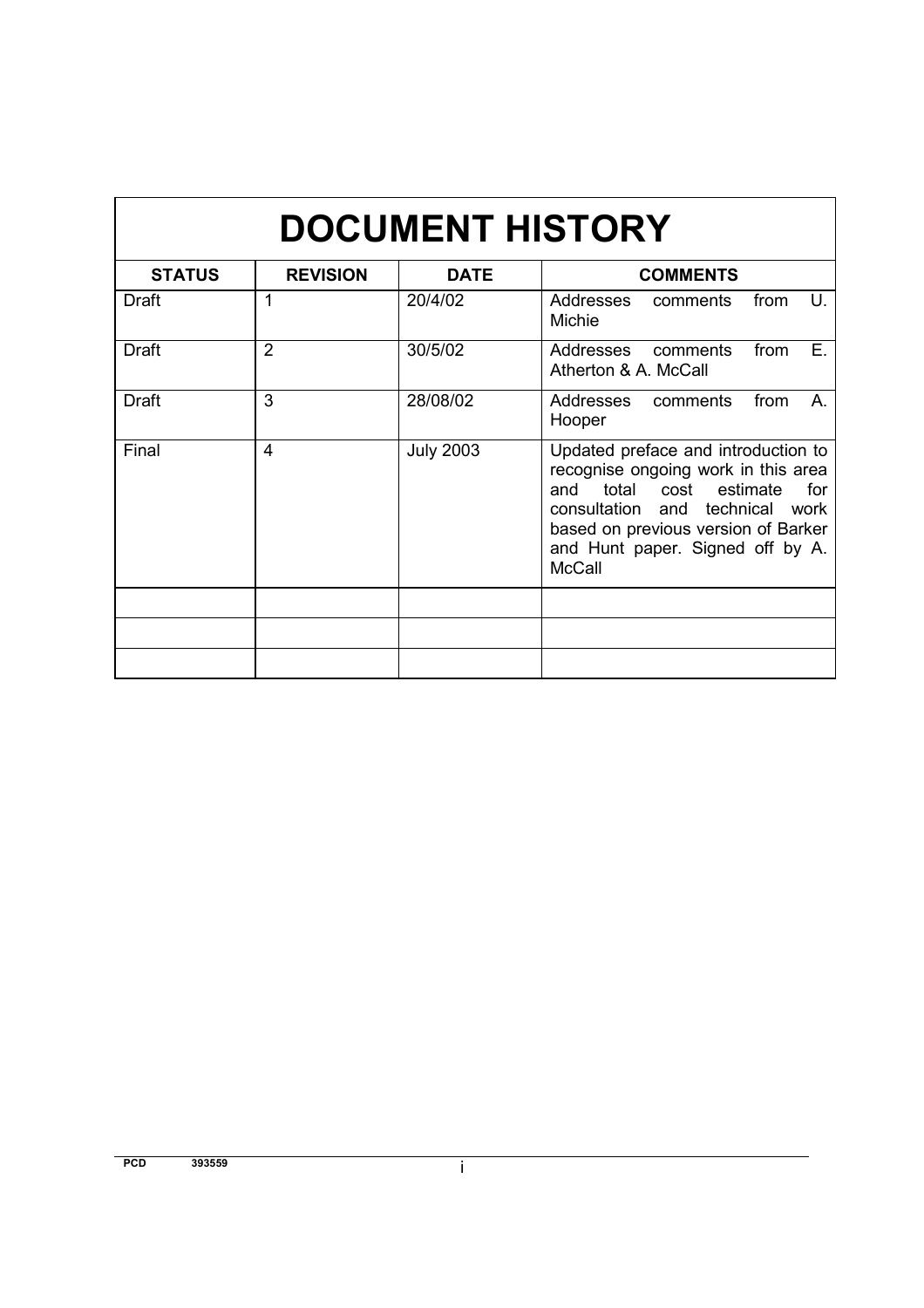This Technical Note is part of an ongoing programme of research conducted by Nirex and its contractors. It is a component of the research into options for the long-term management of radioactive waste in the UK.

Nirex want to develop the thinking outlined in this Technical Note through discussions with others. Therefore, this Technical Note should be viewed as 'work in progress' (i.e. interim or provisional status) and Nirex would be grateful for any comments on the ideas put forward. Nirex recognises that the Technical Note only outlines our view and that others may have different views on the issues.

#### **Conditions**

This Technical Note is made available under Nirex's Transparency Policy. In line with this policy, Nirex is seeking to make information on its activities readily available, and to enable stakeholders to have access to and influence on its future programmes. The Technical Note may be freely used for internal research purposes and non-commercial dissemination of information. However, all commercial uses, including copying and re-publication, require Nirex's permission. All copyright and other intellectual property rights reside with Nirex. Applications for commercial licenses for the Technical Note should be made to the Nirex Business Development Manager.

©United Kingdom Nirex Limited 2002. All rights reserved.

#### **Bibliography**

A complete bibliography of Nirex publications is available at the Nirex website, [www.nirex.co.uk,](http://www.nirex.co.uk/) or from Nirex Corporate Communications at the address below or e-mail: info@nirex.co.uk.

#### **Feedback**

We welcome feedback on our reports. Readers are invited to provide comments to Nirex on this Technical Note.

Feedback should be addressed to:

Corporate Communications Administrator United Kingdom Nirex Limited Curie Avenue

Harwell

**Didcot** 

Oxfordshire

OX11 0RH

U.K.

Or by E-mail to: info@nirex.co.uk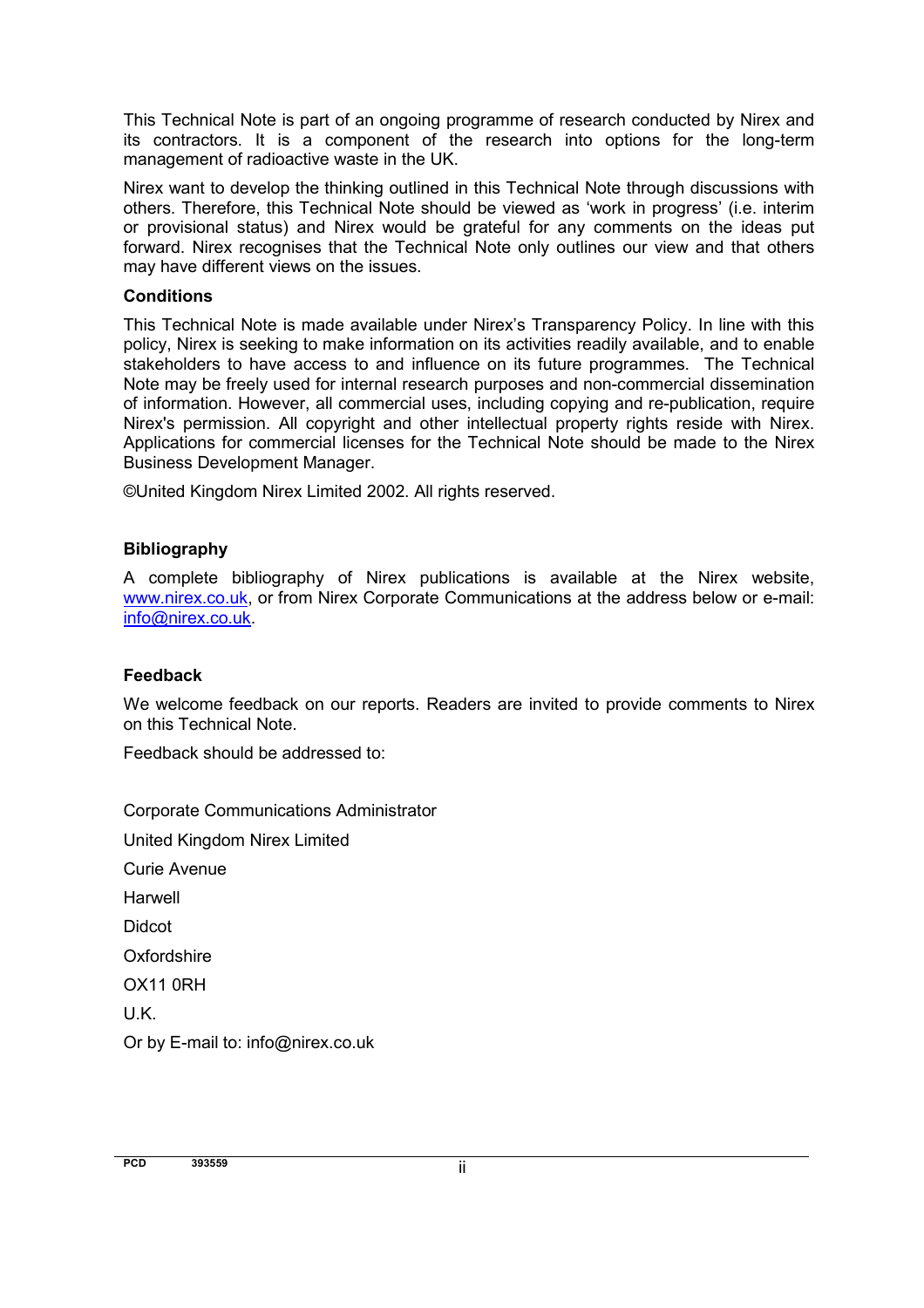#### **PREFACE**

Nirex produces a number of Technical Notes, on a variety of subjects, to inform the debate on what the UK should do with its radioactive waste. These are often accurate at a particular point in time and will change as a result of further thinking, comments from other interested parties and the results of further research. They are thus regarded as 'work in progress', but we feel that given the nature of the debate that it is beneficial to release them at this stage. It must be recognised that they may be updated and amended over time.

This Technical Note reports on one of a number of pieces of work that are being carried out as part of a review of the requirements for a site characterisation programme. The results and conclusions contained in this piece of work do not in themselves represent Nirex's final position on this topic. However, they will be used to inform the development of an overall strategy for site characterisation.

The programme and cost for site characterisation given in this report can be taken as an upper bound estimate. Nirex recognises that there could be significant benefits in terms of minimising environmental impact, cost and duration of site characterisation if a different approach, which could for example utilise mobile, small diameter drilling rigs, were to be adopted. Consequently a study is underway to establish the feasibility of this and will be reported later this year.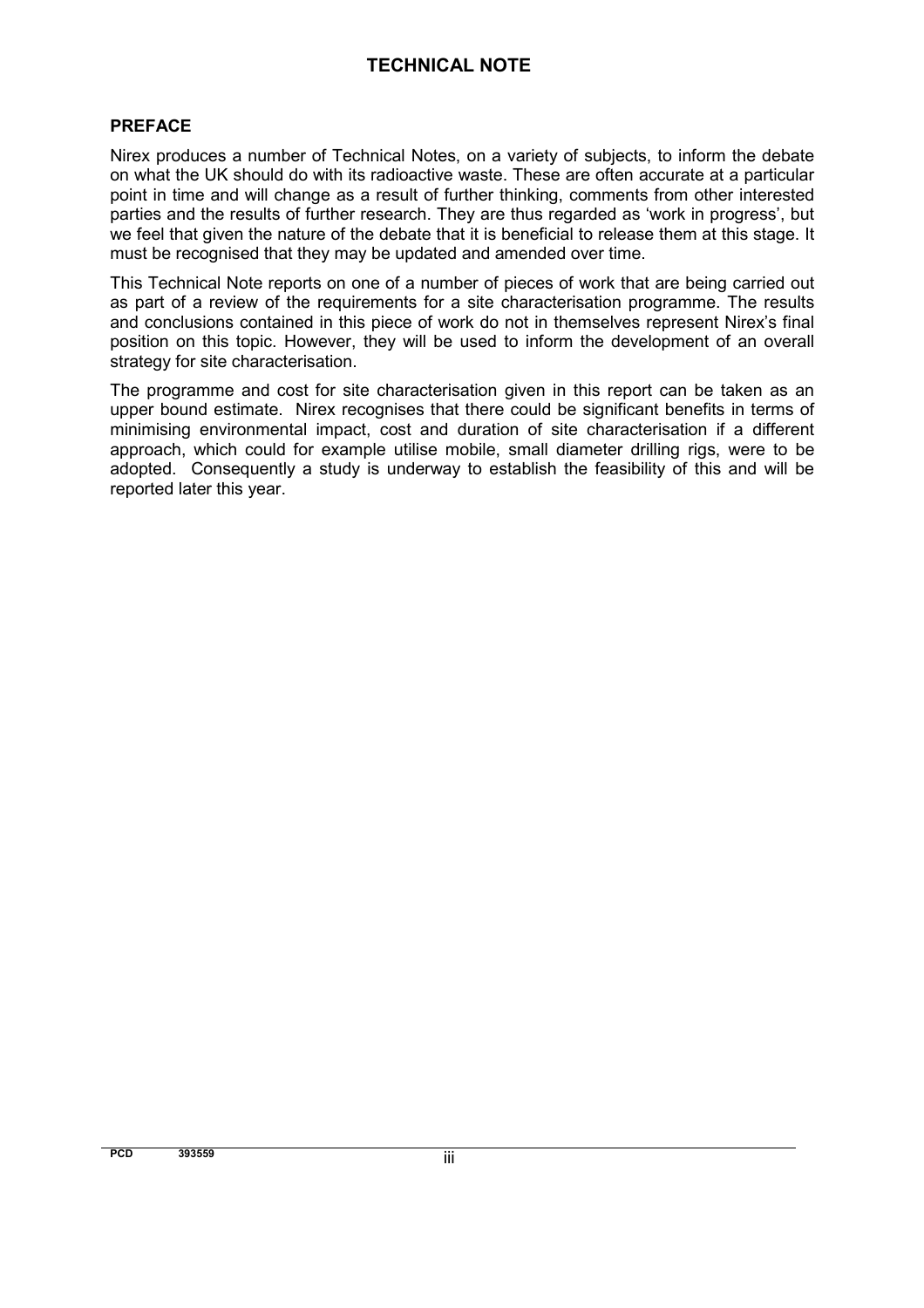## **CONTENTS**

| 1 |                                                                                    |  |
|---|------------------------------------------------------------------------------------|--|
| 2 |                                                                                    |  |
| 3 | INVESTIGATIONS, IN RELATION TO THE STEPWISE PROCESS  3                             |  |
| 4 | SITE INVESTIGATION STRATEGY - UNDERLYING ASSUMPTIONS  8                            |  |
|   |                                                                                    |  |
|   | 4.2 The nature of a Waste Management Organisation in managing a site investigation |  |
|   |                                                                                    |  |
|   |                                                                                    |  |
|   | 4.5 The relationship between site investigations and underground research 10       |  |
|   |                                                                                    |  |
|   | 4.7 The relationship between site investigations and performance assessment12      |  |
|   |                                                                                    |  |
|   |                                                                                    |  |
| 5 | SITE INVESTIGATIONS - TECHNIQUES, METHODS AND COSTINGS15                           |  |
|   |                                                                                    |  |
|   |                                                                                    |  |
|   |                                                                                    |  |
|   |                                                                                    |  |
|   |                                                                                    |  |
| 6 |                                                                                    |  |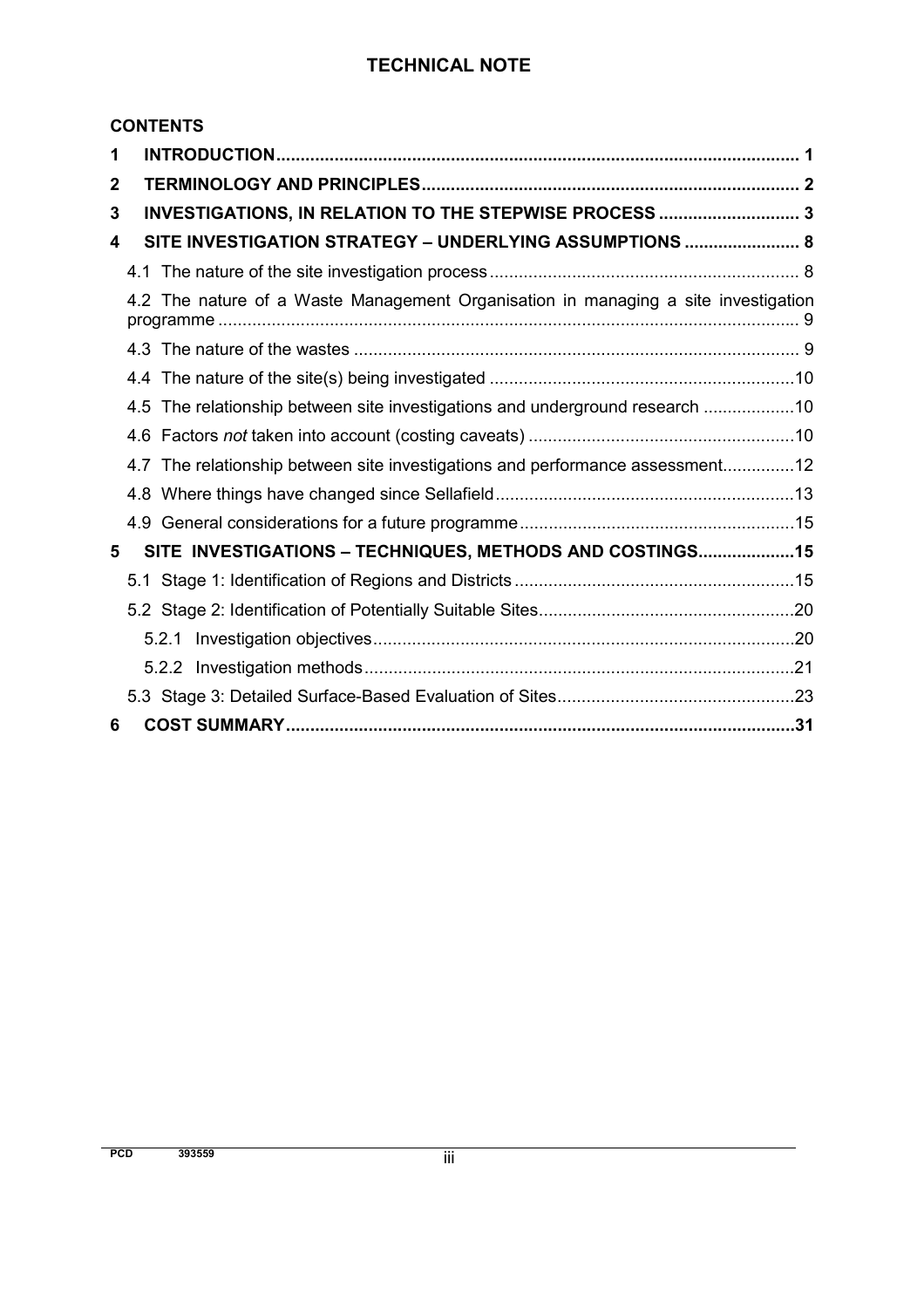## <span id="page-6-0"></span>**SITE SELECTION AND INVESTIGATIONS FOR A DEEP GEOLOGICAL REPOSITORY: PRELIMINARY TECHNICAL PLANNING IN SUPPORT OF THE STEPWISE PROCESS**

#### **1 INTRODUCTION**

This note outlines the technical aspects of a potential site investigation programme in support of the stepwise process for developing a solution for long-term radioactive waste management. There are two drivers for considering site investigations at this very early stage in the development of radioactive waste management policy. These are:

- the continuing need to provide advice on resource planning to producers and managers of radioactive waste, based on an up to date view of the costs of implementing phased deep disposal
- the importance of demonstrating coherent and well developed ideas about integrating technical work, societal issues and consultation at all stages in the stepwise process.

This Technical Note reports on one of a number of pieces of work that are being carried out as part of a review of the requirements for a site characterisation programme. The results and conclusions contained in this piece of work do not in themselves represent Nirex's final position on this topic. However, they will be used to inform the development of an overall strategy for site characterisation.

Ongoing packaging standards, specifications and advice are based on the current Nirex concept of phased deep disposal. Therefore, this note describes a site investigation methodology for a deep geological repository for the wastes currently within the Nirex remit (i.e.  $263000 \, \text{m}^3$  of solid ILW and some LLW). This disposal concept requires that the geological characteristics at a potential repository site be adequately investigated to provide a description of the geosphere that is suitable for assessments of radionuclide migration and retardation. A knowledge of the evolution of the geosphere, over time scales of relevance to safety assessments – typically up to one million years, also provides a basis for demonstrating the stability of the engineered barriers in the disposal concept. Alternative site investigation methodologies may be required for alternative concepts or for different assumptions about the nature of the wastes for disposal.

Given the importance of supporting a stepwise approach to developing a strategy for radioactive waste management, the proposed methodology outlined in this note is also staged, and progresses from general considerations to detailed site characterisation in a number of steps. A staged approach to the implementation of siting investigations is a sensible use of limited resources because it starts with the generation of a broad understanding from regional studies and continues with the acquisition of progressively more detailed knowledge about geological conditions in smaller areas as the investigations focusin on particular locations for a potential repository and specific aspects of the repository environment.

The note is structured to present some basic terminology and the broad principles concerning the 'process' involved in a site investigation programme in Section 2. This is followed in Section 3 by a discussion of the stages of a possible site investigation programme, how they relate to the various phases of the stepwise process and how they might be integrated with the main steps of consultative participation outlined by Barker and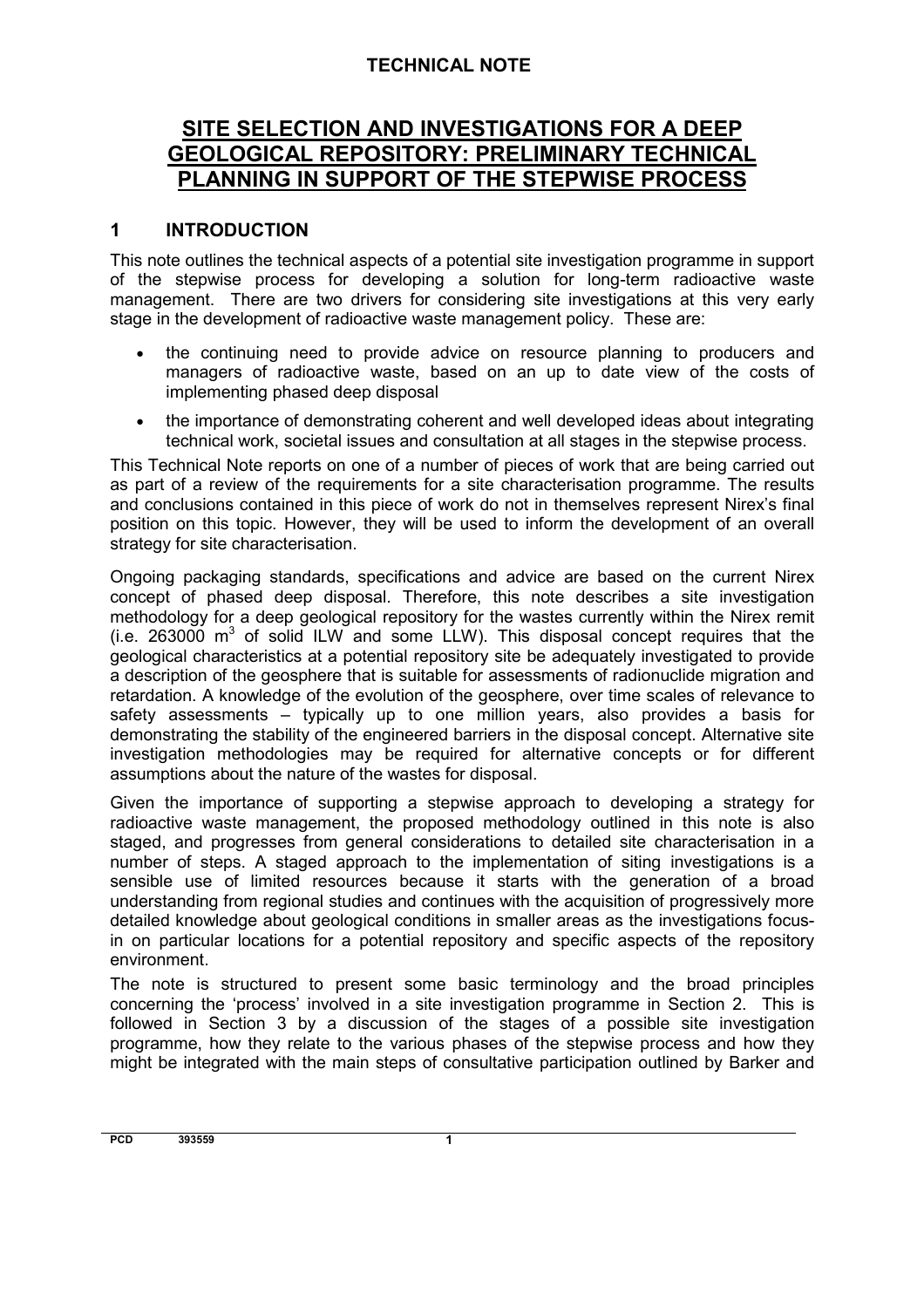<span id="page-7-0"></span>Hunt<sup>1</sup>. Section 4 sets out the main factors (assumptions) that could modify the cost basis for the technical programme outlined in this report. The assumptions adopted in developing ideas about a future site investigation programme and Section 5 provides the main bulk of the note and discusses for each stage, the aims, relevant site investigation techniques, their interdependencies and their end use, programme and resource implications.

#### **2 TERMINOLOGY AND PRINCIPLES**

Throughout this note 'site selection' refers to the process whereby information is gathered, options are considered and decisions are made on alternative areas that might be suitable for hosting a deep repository.

The term 'site investigation' is a broad term used widely in civil engineering and environmental studies that covers those activities that provide information concerning a particular site. As such it can include desk studies and the compilation and interpretation of existing data. Site characterisation, however, is a more specific term used in radioactive waste management for detailed surface and sub-surface geoscientific investigations that are intended to provide new knowledge concerning site conditions and the physical processes that are important for a thorough understanding of the local system. Site characterisation generally includes data acquisition activities and interpretation of the resulting information.

The site selection and characterisation methodology described in this note has been developed to respond to the following principles:

*Consistency with the stepwise process*, in which is embedded the concept of integrated technical work, societal research and consultation.

*Application of best practice* within the range of site investigations and characterisation, recognising that different industries (e.g. civil engineering and environmental) place different requirements on site investigation programmes.

*Equivalence with other radioactive waste management programmes internationally*, paying particular attention to the site investigation programmes currently being implemented by POSIVA (Finland), SKB (Sweden) and ANDRA (France), but also recognising the influence of national culture and legislation.

*Critical evaluation* of the Dounreay and Sellafield site investigations performed by Nirex during the late 1980's and 1990's.

*Awareness of potential legislative requirements*, in particular those stemming from Environmental Impact Assessment (EIA) and Strategic Environmental Assessment (SEA) directives, UK planning legislation and regulatory regimes.

*Consistency with considerations of societal research* and consultation during site  $investigations<sup>1</sup>$ 

 $\overline{a}$ 

<sup>1</sup> F. Barker and J. Hunt, *Consultation/Participation During Site Investigation and Selection*. A contractor approved Technical Note to Nirex, 2003.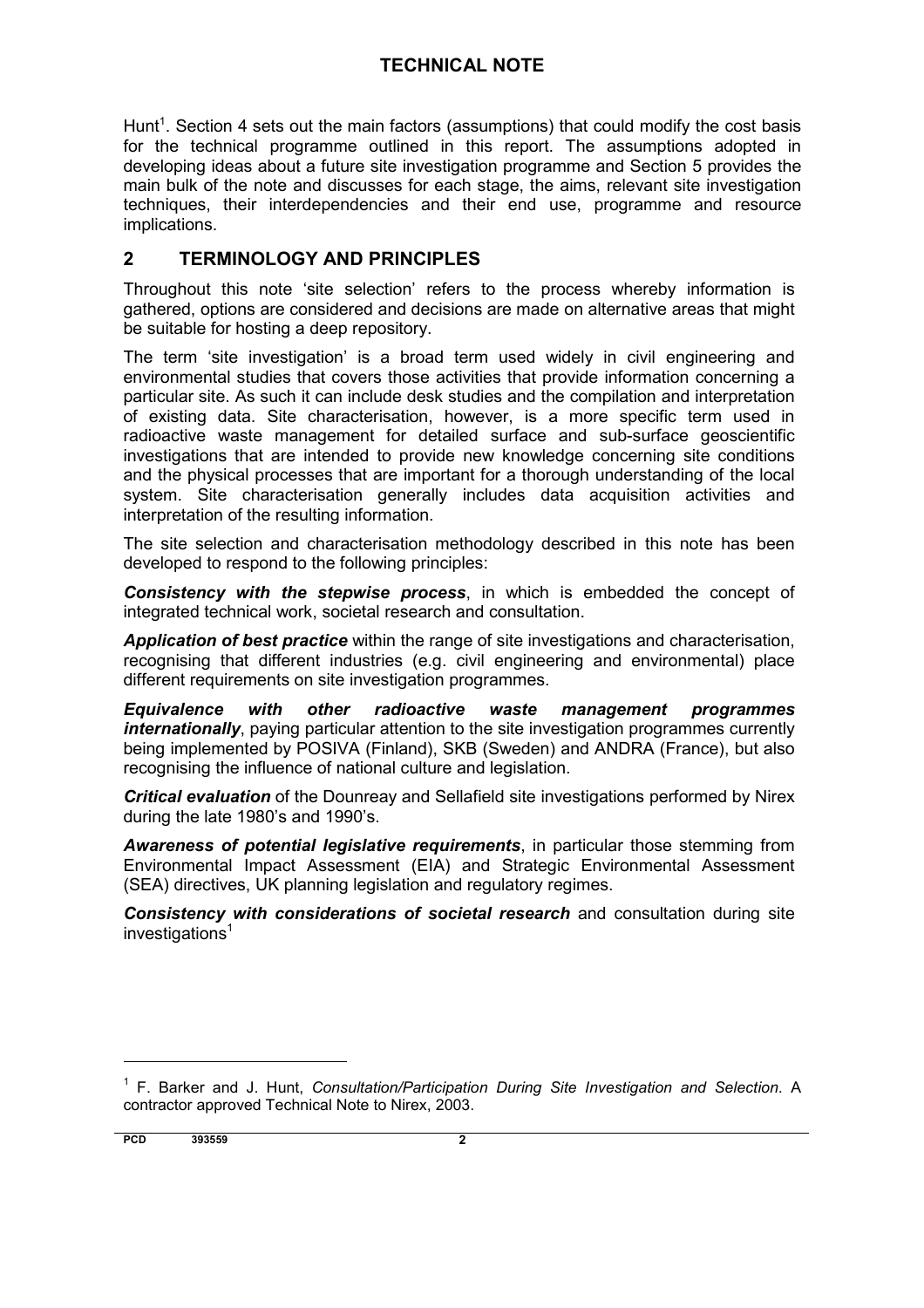## <span id="page-8-0"></span>**3 INVESTIGATIONS, IN RELATION TO THE STEPWISE PROCESS**

Nirex has proposed a stepwise approach to radioactive waste management<sup>2</sup>. This approach is generic and does not focus on a single disposal option. However, a possible solution for long-term radioactive waste management, and the option that Nirex has a great deal of experience in researching, is deep geological disposal. This note considers the technical factors that need to be considered as part of a preliminary site selection and investigation programme specifically for the deep disposal option.

Barker and Hunt provide proposals on the main steps that should be included in a consultative site selection programme. Following policy formulation, institutional resourcing and consultation about site selection criteria, they identify the need to:

- Identify potentially suitable areas
- Identify a "long-list" of potential sites
- Identify short-listing criteria
- Identify a short-list of potential sites
- Identify further short-listing criteria
- Identify sites for detailed investigations.

Essentially, the proposals by Barker and Hunt advocate a screening process within which the above steps could be used to form a convenient framework against which to establish a technically driven site investigation programme. Such a programme would necessarily be carried out in an environment where stakeholder participation and consensus is provided at key stages in the process.

Site selection needs to take account of international best practice in site investigations 3.4. Such work sets a technical precedent that site investigations should commence at large regional scales, with successively more detailed investigations being undertaken at smaller scales, until one or more specific sites are recommended for detailed site characterisation. Technically, different stages of a site investigation programme are distinguished by: the scale of the area(s) being investigated; and the level of detail applied to that investigation<sup>5</sup>.

Figure 1 illustrates this concept of decreasing scale as a site investigation programme proceeds.

<sup>2</sup> E Atherton, *A Stepwise Process For The Implementation Of A Long-term Solution For Long-lived Radioactive Waste In The UK: "The Nirex Stepwise Process"*, A Nirex Technical Note, 2003.

<sup>3</sup> T. McEwen and T. Aikas, *The Site Selection Process for a Spent Fuel Repository in Finland – Summary Report*., POSIVA Report 2000-15, 2000.

<sup>4</sup> SKB, *Site Investigations: Investigation Methods and General Execution Programme*, Report TR-01-29, 2001.

<sup>5</sup> IAEA, *Site Investigations for Repositories for Solid Radioactive Wastes in Deep Continental Geological Formations*, IAEA Technical Report Number 215, 1982.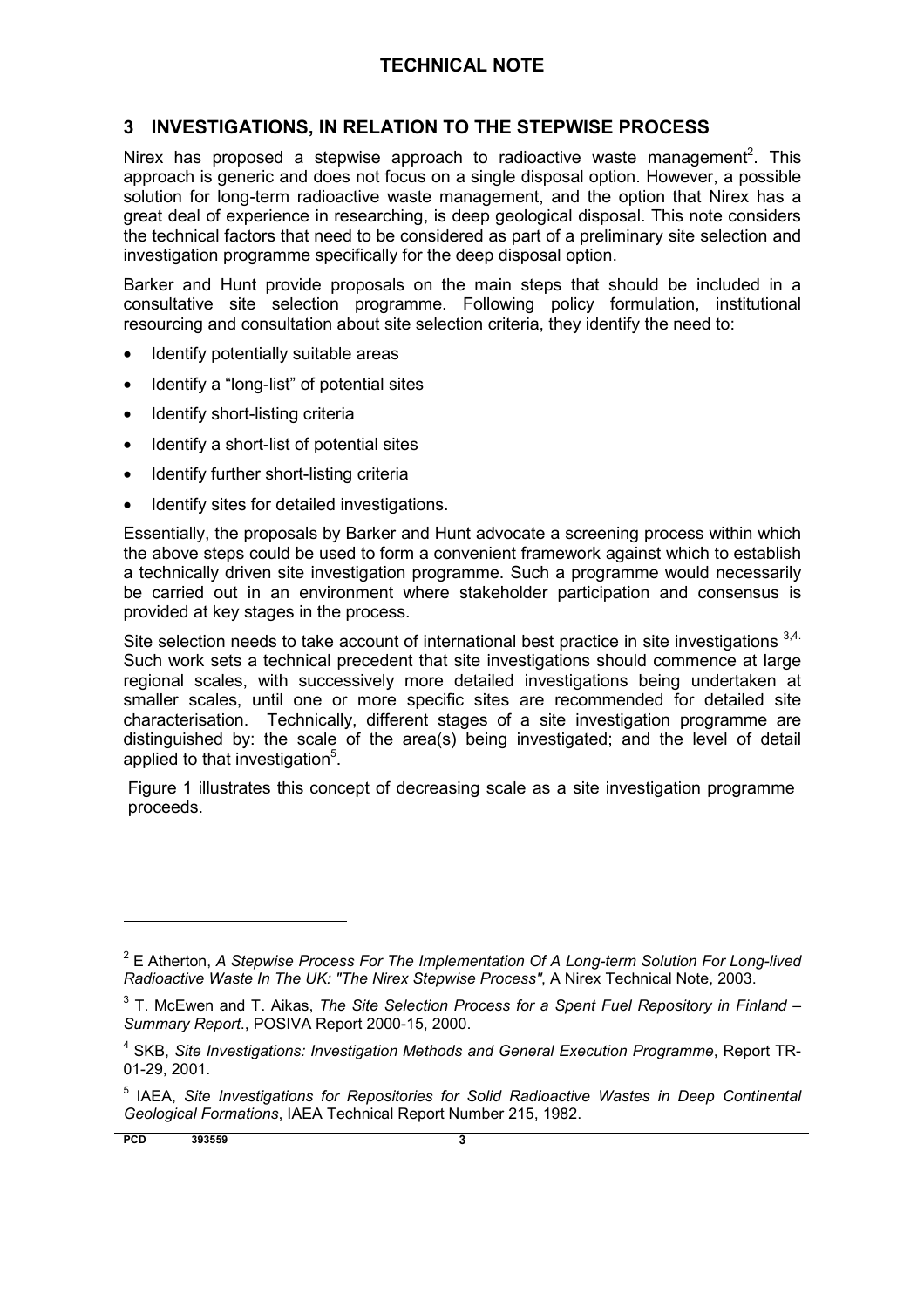

#### **Figure 1: A schematic of the different scales of investigation**

Based on Figure 1, we propose three stages to a site selection and investigation programme. The stages proposed could be integrated into the screening process identified by Barker and Hunt. The three proposed stages are shown in Figure 2. In this note, we have considered surface based investigations only. We have not considered a final stage in a site characterisation process that might include the need for an underground laboratory. At each stage in the process, decisions will have to be taken to determine whether the next phase can commence. As discussed by Barker and Hunt, such decisions are likely to be taken on the basis of both technical evaluation and broader stakeholder agreement. Consultation will therefore be a continuous and integral part of the site investigation programme.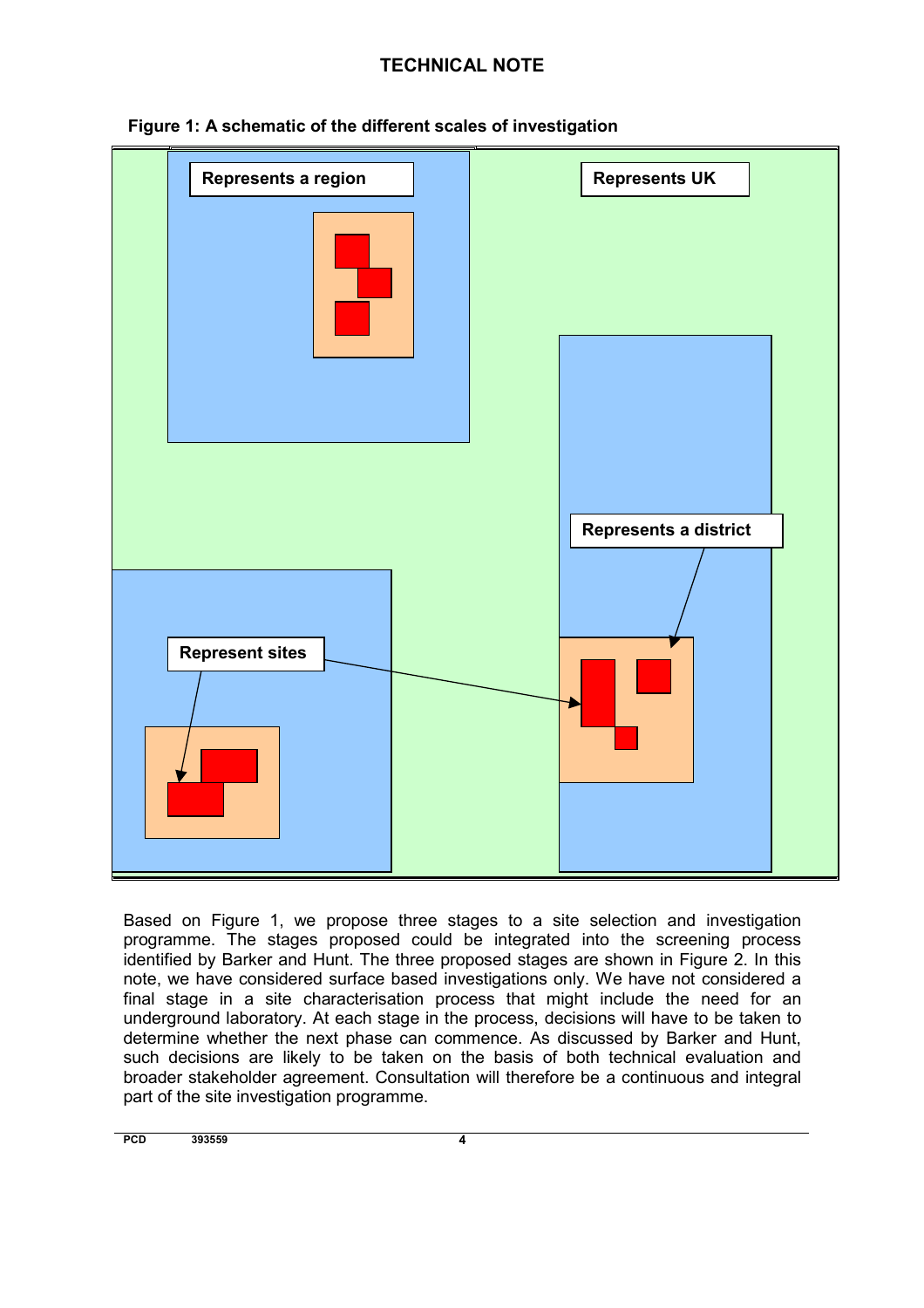#### **Figure 2: Integration of site investigations and consultation Stages in a site investigation programme Detailed steps identified by Barker and Hunt (2003)**

#### Consultation on site selection process and criteria



Consult on sites and decide which are to be chosen for underground characterisation.

Three questions will determine the scope (extent, aims and objectives) of site investigations for each stage.

- what is being investigated at each of these stages?
- what methods should be used?
- to what end?

**PCD 393559 5**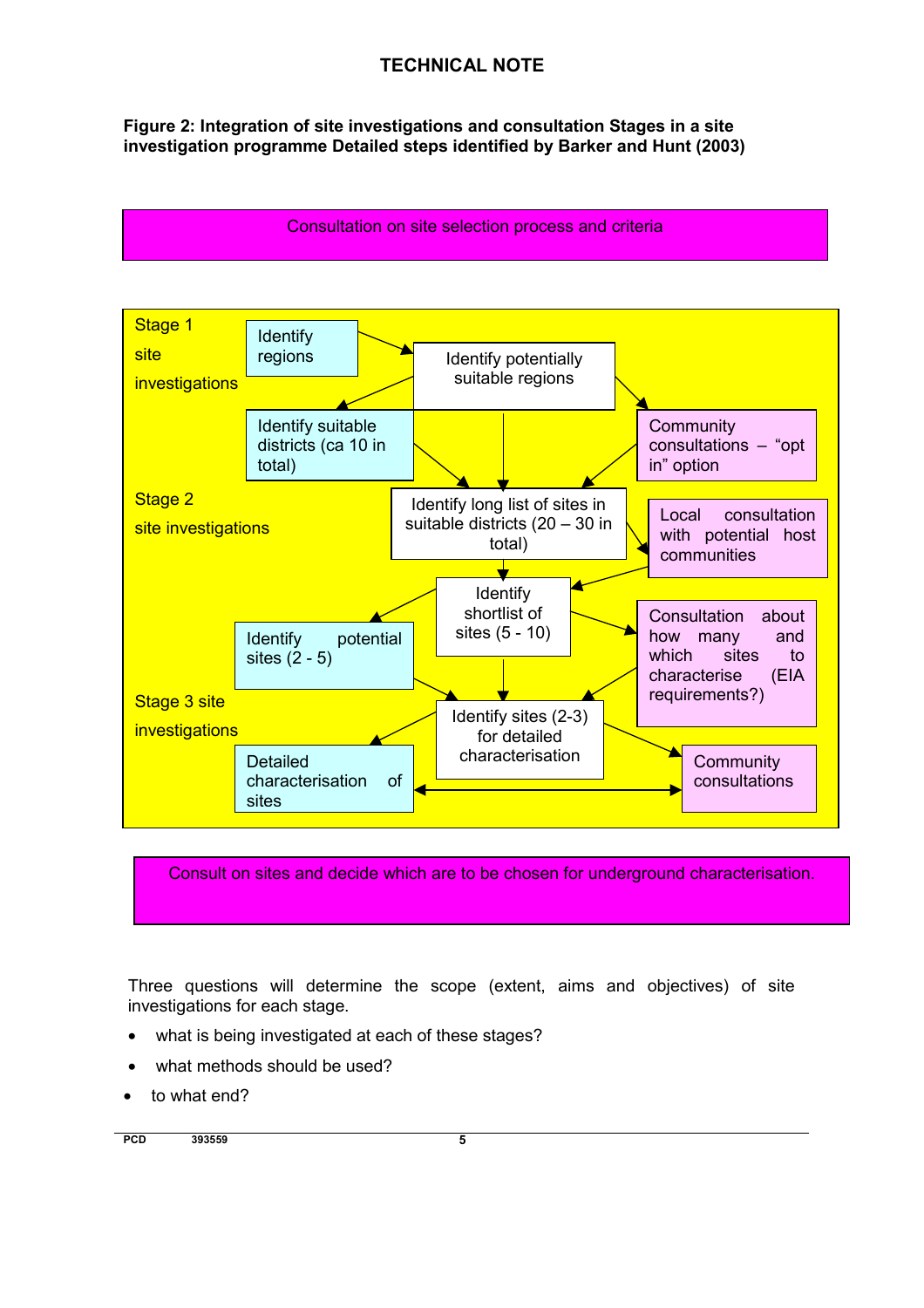The consultative site selection process described by Barker and Hunt, in particular the site evaluation criteria identified within that process will be very influential in answering the above questions and in determining the scope of the investigations at each stage. The idea is that consultation and consensus (as far as is practical) will be at the heart of identifying site selection and evaluation criteria, in particular that a given, staged process is acceptable. For the purpose of this paper, assumptions about the technical criteria that will be adopted have been made. These assumptions have been based on the site characteristics required to make the phased disposal concept work. A broad description of what is anticipated at each of the three stages is given below:

**STAGE 1** Identify suitable regions and districts: Initial work would involve desk based studies to distinguish large scale regions ( $>100$  X 100 km) of mainland Britain<sup>6</sup> that might be suitable for more detailed investigation. This would be achieved by identifying and excluding regions of the country that are clearly unsuitable for siting purposes.

Nested within the regions that contain potentially suitable environments for disposal, the Stage 1 study would continue in order to identify smaller scale districts (400km<sup>2</sup> to 2500 km<sup>2</sup>, i.e. 20 x 20km to 50 x 50km) that could be potentially viable locations for hosting a repository. The focus for this stage of the work would be to identify areas providing relatively consistent geology and environmental conditions likely to be amenable to investigation. These districts will generally be on a scale equivalent to administrative areas governed by district or borough councils. The work would be desk based, but may extend to visiting local information sources. Non-intrusive techniques could be considered at this stage (such as airborne geophysics or satellite imagery) in order to ensure that the various districts are considered in an appropriate level of detail (and to avoid any bias in decision making on the basis simply of what we already know). But the implications for this type of activity on local perception will need to be carefully considered.

The Stage 1 investigation activities are likely to focus on districts in which the communities have indicated an interest to opt in (if that approach is taken). In this case, it may be easier to consider the use of some non-intrusive investigations, but the primary aim would be to evaluate whether there are technical reasons to rule out the borough from further consideration. Of the order of 10 districts could be reasonably considered to remain from the Stage 1 evaluation, from a cost and logistical (time) standpoint. The 10 or so districts would each provide some promise that a volume of rock mass exists locally that would provide the stability necessary to construct a repository and protect the engineered barriers from environmental change in the near surface. Additionally, preliminary prognosis of the geosphere system would indicate that radionuclide travel times may be acceptably low and dispersion sufficient to ensure a robust geosphere barrier function. Several different types of geological environment and setting are likely to provide such preliminary promise.

 $<sup>6</sup>$  It is assumed that offshore islands and Northern Ireland would be excluded from consideration</sup> because of transport (cost) or legal reasons. However, this assumption should be thoroughly reevaluated at a later date.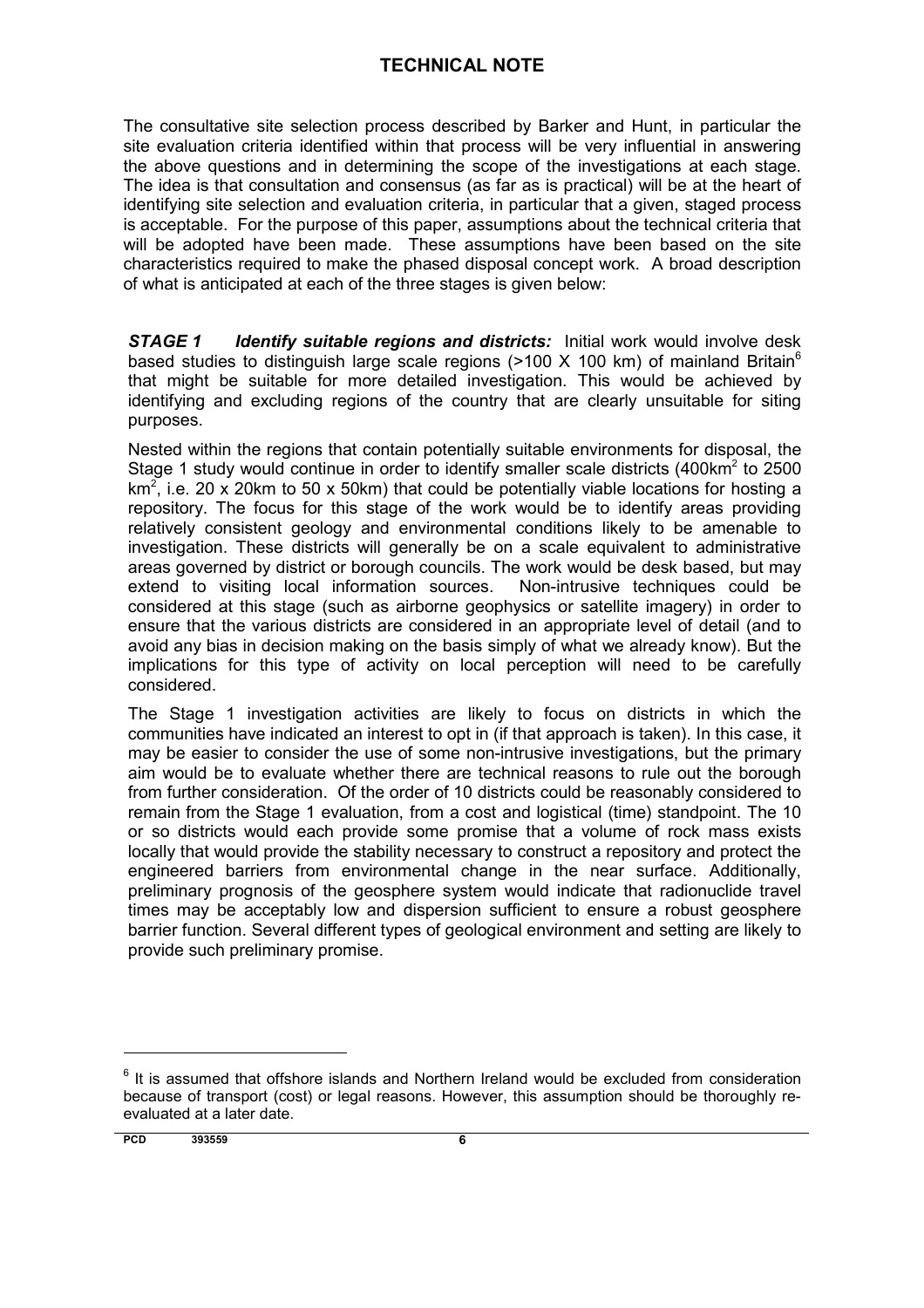*STAGE 2 Identification and evaluation of potentially suitable sites:* Within the districts identified for inclusion in the stage 2 study, work would commence to identify one or more districts that could contain sites that would be considered for further, more detailed, investigation (probably up to a maximum of four sites in each district). The longlist of localities for investigation in Stage 2 is therefore likely to represent between 20 to 30 sites. The focus of this stage of the investigations would be to develop outline conceptual models and compile more detailed data on the geological, hydrogeological and surface environment at the sites, sufficient to enable some form of comparison. Such investigations would probably include limited use of a more comprehensive suite of non-intrusive techniques to establish a broad understanding for the surface environment, the deep geological structure and the groundwater system at the sites. Hence a suite of geophysical measurements, and perhaps a limited number of shallow and deep boreholes could be considered, including renovation of pre-existing boreholes. Key technical criteria will be indications of low groundwater flow rates, geological stability, lack of economic resource potential and constructability. The work will need to be sufficiently extensive, and carried out at a sufficient number of alternative sites to meet the option evaluation requirements of an EIA. In this respect, a consideration of environmental impacts likely to result from Stage 3 investigations and repository construction will need to be assessed for each site.

*STAGE 3 Detailed site characterisation:* The precise number of sites identified for detailed evaluation should be defined nearer the time, based on acceptable disposal system considerations and continuing consensus. By this point, the local communities should have been fully involved in discussion and consultation with Nirex or a successor waste management organisation, in particular as part of the evaluation of potentially suitable sites identified above. The focus of detailed site characterisation would be to determine the suitability of a particular site(s) for locating a facility. Suitability can be assessed in many ways and, in the future, suitability will probably be defined more broadly than has previously been the case. This is in line with the current Nirex mission and values and other legislative developments such as the EIA and SEA directives and the Aarhus Convention. Consequently, the definition of suitability will likely be assessed in relation to the degree of public acceptance of the proposals, as well as to the level of regulatory compliance indicated by a site specific performance assessment. Site investigation and characterisation will have a key role in informing consultation and decisions about suitability at each step in the development process.

The objectives of the site characterisation programme therefore need to be:

- Developing a good understanding of the geological and environmental features and processes of the site, today and in the past, and synthesising these into an understanding of the complete system relevant to radioactive waste disposal.
- Producing a comprehensive database of the site parameters, including data required to establish baseline conditions.
- Responding to technical concerns on site issues, as expressed by key stakeholders such as regulators, the wider scientific community and local liaison groups.
- Providing information, that is transparently and readily available to all stakeholders, to support performance assessment and developing a wider safety case.

These investigations will also cover all the civil engineering and environmental issues typically expected from an investigation for a major development project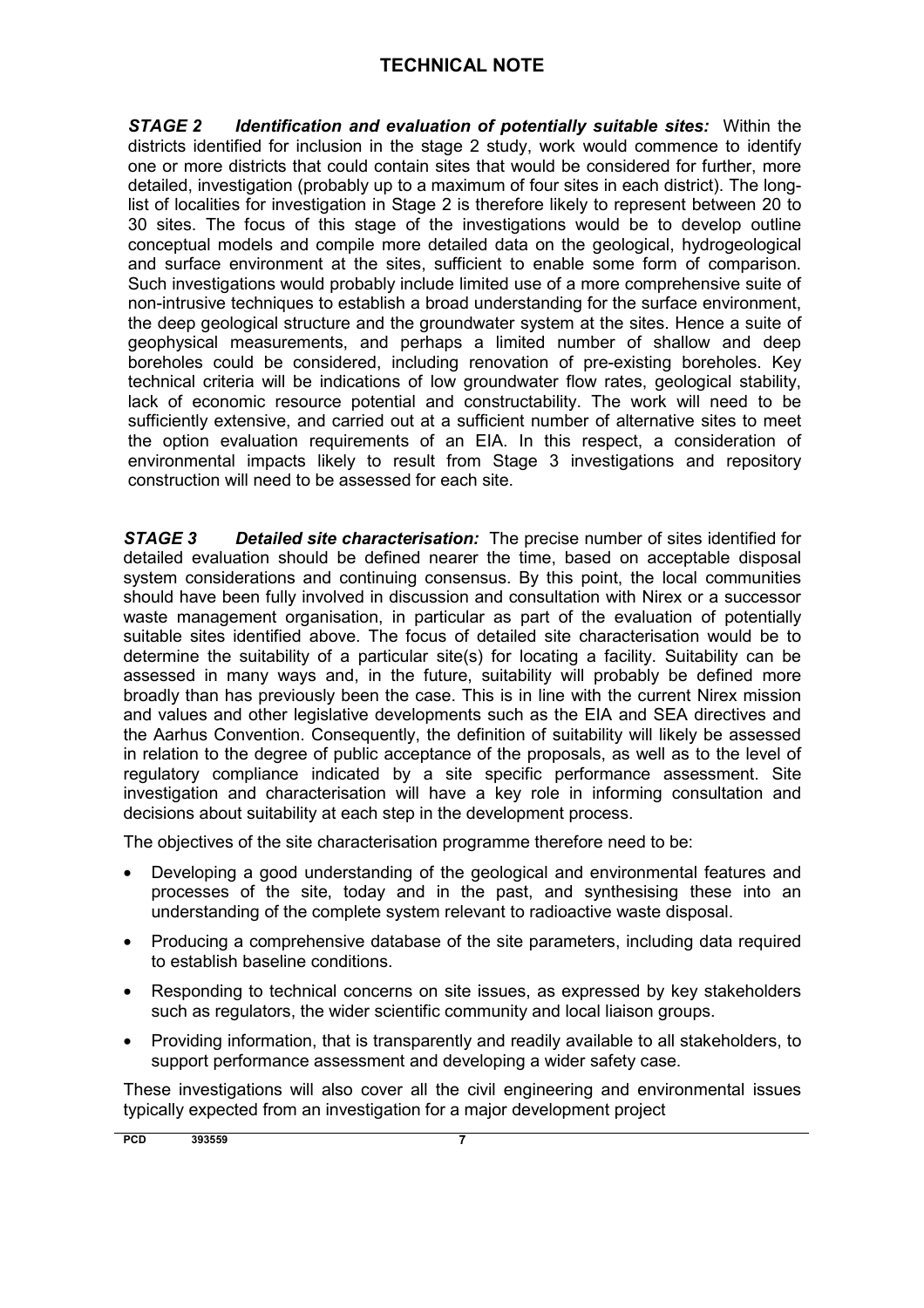#### <span id="page-13-0"></span>**4 SITE INVESTIGATION STRATEGY – UNDERLYING ASSUMPTIONS**

The surface based investigations of the Sellafield area were never completed by Nirex. At the time of the Secretary of State's decision in March 1997, a major 3D seismic survey to resolve the detailed structure of the repository volume was still outstanding, as was the drilling of several new deep boreholes to better investigate the geology and groundwater features of the sandstone sequence overlying the host rock. Therefore, the Sellafield costs up to 1997 are not representative of the full costs of a surface based investigation at that site.

In Section 5, techniques, methods and costings for the stages of a site investigation strategy are proposed as a preliminary basis for further more detailed studies. In this section a range of considerations and assumptions affecting those proposals are identified.

#### **4.1 The nature of the site investigation process**

The objectives of a site investigation are very rarely met by the acquisition of data alone. There needs to be subsequent steps of:

- data processing to transform measurement data of site parameters into information that is meaningful in terms of the properties of the site;
- interpretation to understand the significance of that information in terms of the individual aspects of the site (e.g. groundwater flow, rock mechanics, environmental processes etc.); and
- integration to develop a self consistent understanding of the site as a whole and that includes all the individual aspects.

Modelling may be used at any of these subsequent steps, as appropriate. Additionally, there needs to be concurrent data management of results (both raw, processed and interpreted). This data management can become very complex as site investigations progress.

All these steps have been taken into consideration in the proposals presented in Chapter 5. Although the cost of data acquisition is a significant component of the overall costs, it is of little value without an efficient means of capturing and sensibly applying the data.

Acquisition, processing, interpretation and integration are generally undertaken in an iterative manner, which leads to the idea of investigation cycles (Figure 3). If results from these studies are used in the assessment of long-term performance as a measure of site suitability, then the cycle becomes an assessment cycle. It is assumed that each of stages 1,2 and 3 constitute an assessment cycle in their own right. However, during Stage 3, a number of investigation cycles should be undertaken. The number of cycles will be determined on the basis of the level of scientific understanding of the site. However, it will be necessary to determine in advance the criteria that will be used to assess when that understanding is sufficient.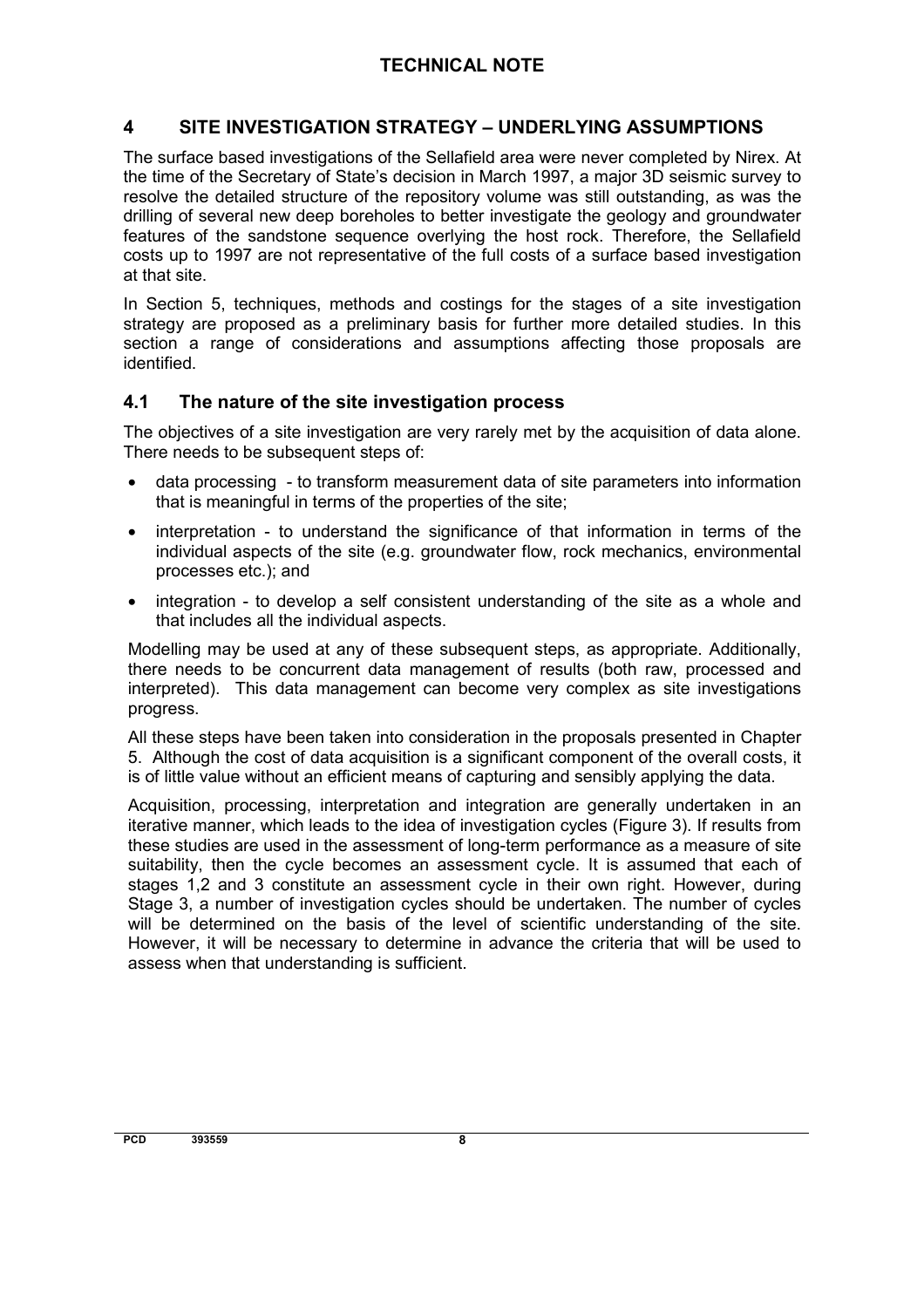<span id="page-14-0"></span>

#### **4.2 The nature of a Waste Management Organisation in managing a site investigation programme**

It is assumed that Nirex or a successor will continue as a proactive non-profit making management organisation with sufficient internal resources that allow it to commission work in an educated manner. Thus, the majority of the investigation work 'on the ground' will be carried out by external contractors, but Nirex or its successor will plan, specify, check, synthesise and apply the results of such work. On the basis of the technical results being collected, it is envisaged that Nirex will put forward regular reports and recommendations to an overseeing body that has direct input into the programme and has a role in decision-making about when sufficient understanding of a site has been acquired. The information, both raw and processed, would also be made widely available to interested stakeholders in a timely manner.

## **4.3 The nature of the wastes**

The assumption made in developing this site investigation methodology is a waste inventory of 263,000  $m^3$  for solid ILW and certain LLW. Additional volumes of these types of waste would not necessarily place significant additional caveats on the programme outlined here. It is unlikely that there will be a significant increase in costs associated with characterising a site for high level wastes alone, but a co-disposal option for both intermediate and high level wastes would probably entail a significantly larger repository footprint<sup>7</sup> and the need for more detailed investigations of particular or additional aspects

 $\overline{a}$ 

<sup>7</sup> S King and M Poole, *Issues Associated with the Co-disposal of ILW/LLW and HLW/SF in the United Kingdom,* Waste Management 2002 Conference, Tucson, Arizona, 24-28 Feb 2002.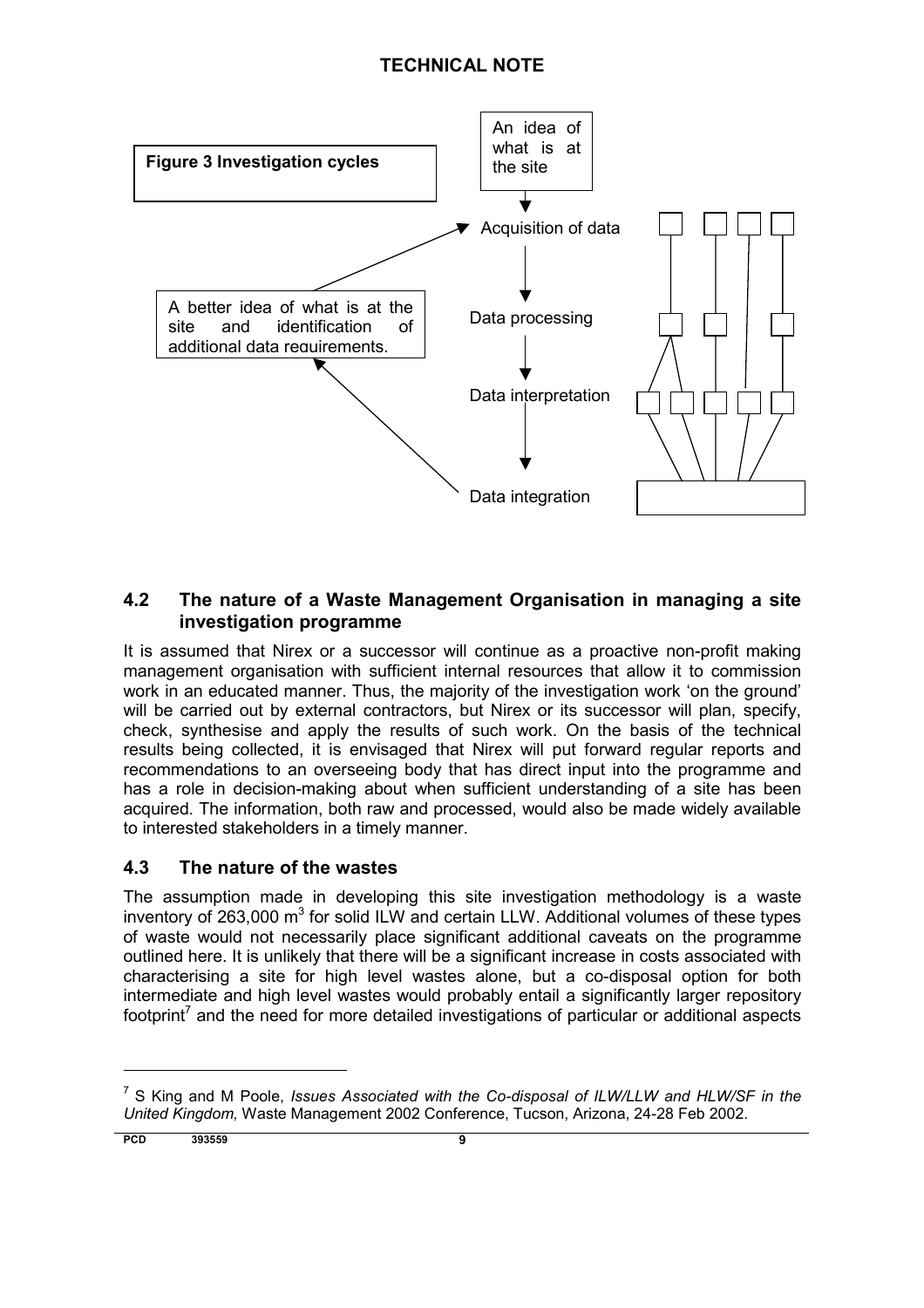<span id="page-15-0"></span>of the rock mass (e.g. thermal properties) and therefore there would probably be an additional cost element. These additional costs have not been evaluated.

## **4.4 The nature of the site(s) being investigated**

The costs provided in Section 5 are for deep geological disposal in a Sellafield-like type of rock environment. Investigations in different rock environments or for other options are likely to result in different costs.

It should be recognised that some sites may require less investigation than was carried out at Sellafield (because of a more predictable sub-surface environment), whilst other locations may require more expenditure (because of greater complexity). It will not necessarily be possible to anticipate with accuracy the degree of sub-surface uniformity (that should result in greater predictability) at the outset. In fact it is often the case that during an investigation, the confidence one has in the nature of the sub-surface environment goes through cycles of increasing then decreasing confidence. A key point in this regard is the development of a defensible strategy to deal with parameter and conceptual uncertainty.

Investigations are presumed to be limited to sites on mainland Britain only, although the options for considering off-shore islands should be fully debated in any future work.

There will be a cost involved in transporting equipment and personnel to the investigation sites. Naturally, such costs will increase with distance from the main conurbations or sites where equipment is held. This note does not breakout explicitly the costs that might be associated with remote sites. They are based on an expectation for investigations in 'reasonably accessible' locales.

In Section 5, we have provided estimates for the number of Districts/Sites potentially to be investigated during stages 2 and 3. These numbers are based on our estimates about the likely number of areas that would be (a) broadly required by stakeholders to allow for comparisons between an adequate number of alternative areas and (b) feasible within realistic cost and logistical constraints. The latter mainly relates to the availability of sufficient expertise and equipment over reasonable time scales.

#### **4.5 The relationship between site investigations and underground research**

The objectives, methods and costs outlined below are for surface based investigations only, i.e. they do not include the costs or aims for an underground laboratory. An underground laboratory should be considered essential in order to derive detailed site specific information on the true spatial relationships between some of the essential parameters. Nevertheless, there is some debate over whether the decision to investigate underground should be taken as part of the overall site selection and investigation programme, or as a first stage in a repository development programme. Therefore, it has not been considered here, but this issue should be addressed (resolved) during the policy review process.

#### **4.6 Factors** *not* **taken into account (costing caveats)**

The costs provided in Section 5 are external contracting costs for technical work only. They do not include an estimate of costs associated with consultation (see Barker & Hunt Technical Note). The costs associated with the employment of Nirex staff to work on the technical programme have not been factored in, however, an outline cost estimate based on the requirements for a Nirex site characterisation team could be readily made.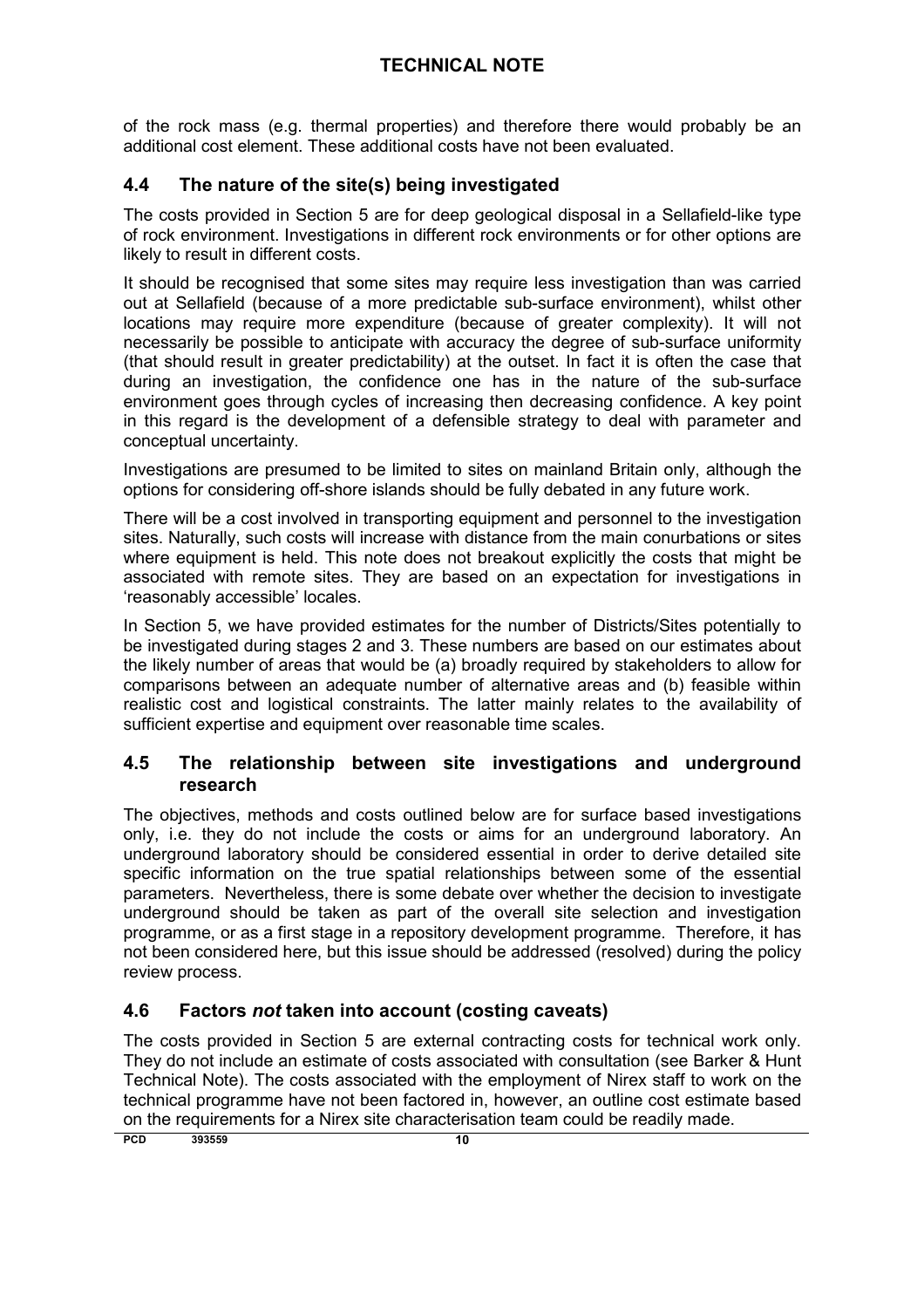The investigation costs are based on an in-house assessments of current prices for geoscience services. No external organisations have been approached to verify these estimates. Until such verification is made, the costs contained in this note should be considered as provisional estimates and should be treated cautiously.

It is assumed that ownership of land and mineral rights will not act as constraints on the siting/routing of investigation work and any additional costs that might arise in relation to such issues have not been factored into the cost estimates.

There are likely to be costs associated with progressing planning and other permissions for boreholes and other surface based activities. It is also recognised that current legal advice suggests that an Environmental Impact Assessment will be required in support of each application for the development of a borehole. These ancillary costs have not been included in the estimates provided.

It is not clear what role regulatory bodies might have in any future investigation programme, although Nirex strongly advocates their early involvement. Based on the Sellafield experience, and possible future developments, it may be necessary for the waste management organisation to cover costs associated with regulatory reviews and audits, and possibly for the involvement of the regulators in public consultation exercises. Furthermore, there may be a requirement for the waste management organisation to commission and fund additional investigation activities or extensions to planned technical activities that the regulators (or other bodies) may deem necessary. No allowance has been made in the cost estimates provided in Section 5 to take account of any influence the regulators might have on technical content, over and above that judged necessary by Nirex.

The site specific work undertaken by Nirex would be augmented by scientific studies that have generic applicability and are carried out elsewhere (e.g. natural analogues, experiments in overseas underground laboratories). The costs for this type of work are not included here.

Advances in scientific understanding and the sensitivity (resolution) of investigation techniques over the past decade now mean that more precise (and accurate) information can be collected. For example, processing of seismic reflection data is now routinely carried out at higher resolution spatial scales than was the case a decade ago. This factor will improve confidence in radiological safety assessments, but may mean increased costs in comparison to previous simpler, less rigorous investigation programmes.

The costs are to be incurred at an unspecified time in the future and will likely run over several years (possibly up to or beyond 16 years). No discounting values have been applied to the cost estimates in this note.

The costs do not include any additional components related to contingencies or risk factoring.

In the same way that technological advances since Sellafield have been built into this cost evaluation, future advances prior to an active investigation programme might similarly become significant. They may affect labour and equipment costs. The costs in this note should therefore (a) be verified by reference to external service providers and (b) should be periodically updated.

A key factor affecting planning is that the site investigation programme must not only be linked to the requirements of the repository design and engineering programme, but also to the performance assessment programme (including the needs of wider safety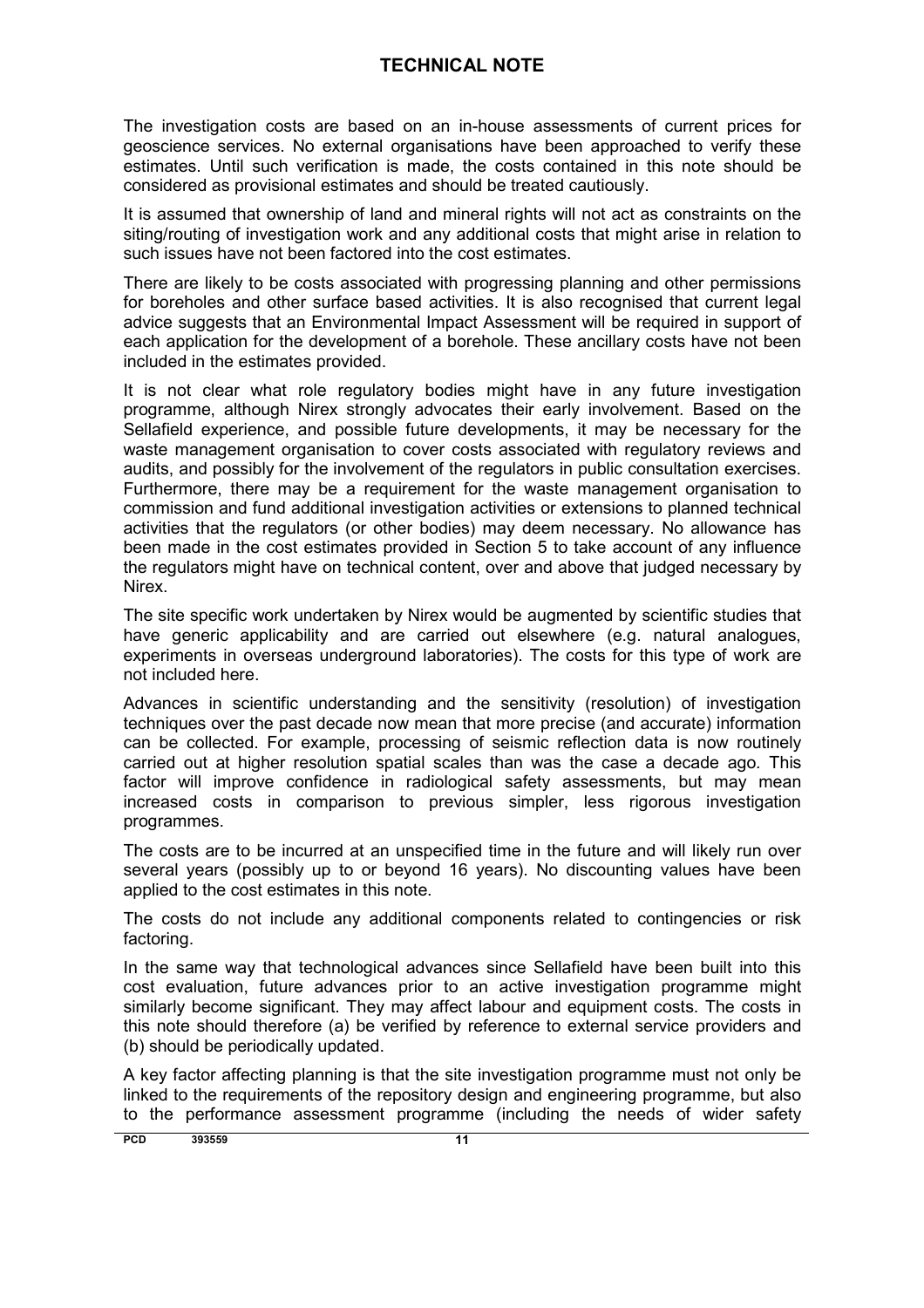<span id="page-17-0"></span>assessment). There will need to be, therefore, a great deal of interaction and synergy between the 'three teams' from characterisation, engineering and assessments. Any additional costs involved in this fundamentally important aspect of any future investigations are not explicitly included in detail at this stage as ideally they should largely be under the immediate control of Nirex and therefore included as part of the operational costs of Nirex. However, it will be essential to properly programme-in such interactions at an early stage of any investigation process and to properly evaluate any additional expenses that might be incurred by external contractors. As guidance, the summary figure at the back of this technical note provides an illustrative assessment of the costs that might be incurred for supporting technical evaluations of continued district or site suitability and performance assessments. The issue of site investigation and performance assessment interaction is considered further below since it has a fundamental impact on the timing of a site investigation programme.

#### **4.7 The relationship between site investigations and performance assessment**

In the past, the key driver for Nirex's site investigations were seen to be:

- The provision of information necessary for the design and construction of a radioactive waste disposal facility
- the provision of input data for assessment work calculating the long-term safety performance of a facility located at that site.

Despite a potentially broader role for site investigations in informing consultation and decision making, the need to provide inputs to performance assessment and design will remain key drivers for the site investigation process. This requirement will place constraints on the investigation process. Our assumption is that a technical evaluation to assess continuing site suitability or a series of performance assessments will be undertaken to support each key decision point (leading to a move from Stages 1, to 2 to 3) in the Nirex stepwise process. The nature of these assessments has been discussed in more detail elsewhere ${}^{8}$ . Past experience suggests that a time period of 18 months to two years is required for the production of each assessment. A future site investigation programme will need to address the question of whether site investigations and characterisation continue during the production of an assessment, or whether investigations are suspended. The answer to this question may lie in the way in which performance assessment is seen to contribute to consultation and decision making as part of the stepwise process. Our assumption is that in the early phases of the investigation programme, the investigations contribute much more to the overall site selection process than solely via a related performance assessment. In these early stages, there will not be sufficient site specific information to contribute all the input parameters required by a full performance assessment. It is during stage 3 that the issue becomes critical and the relationship between site investigations and performance assessments needs to be addressed. We have therefore assumed that site characterisation will continue during the production of one or more performance assessments and that a 'data freeze' will support the production of the performance assessments. However, it will need to be made clear how ongoing investigation results (which might post-date the then current performance assessment) can contribute as part of the consultation identified between each investigation cycle. It is recognised that this is

 $\overline{a}$ 

<sup>8</sup> L. Bailey, *Performance Assessment in Context*, A Nirex Report, Work in Progress.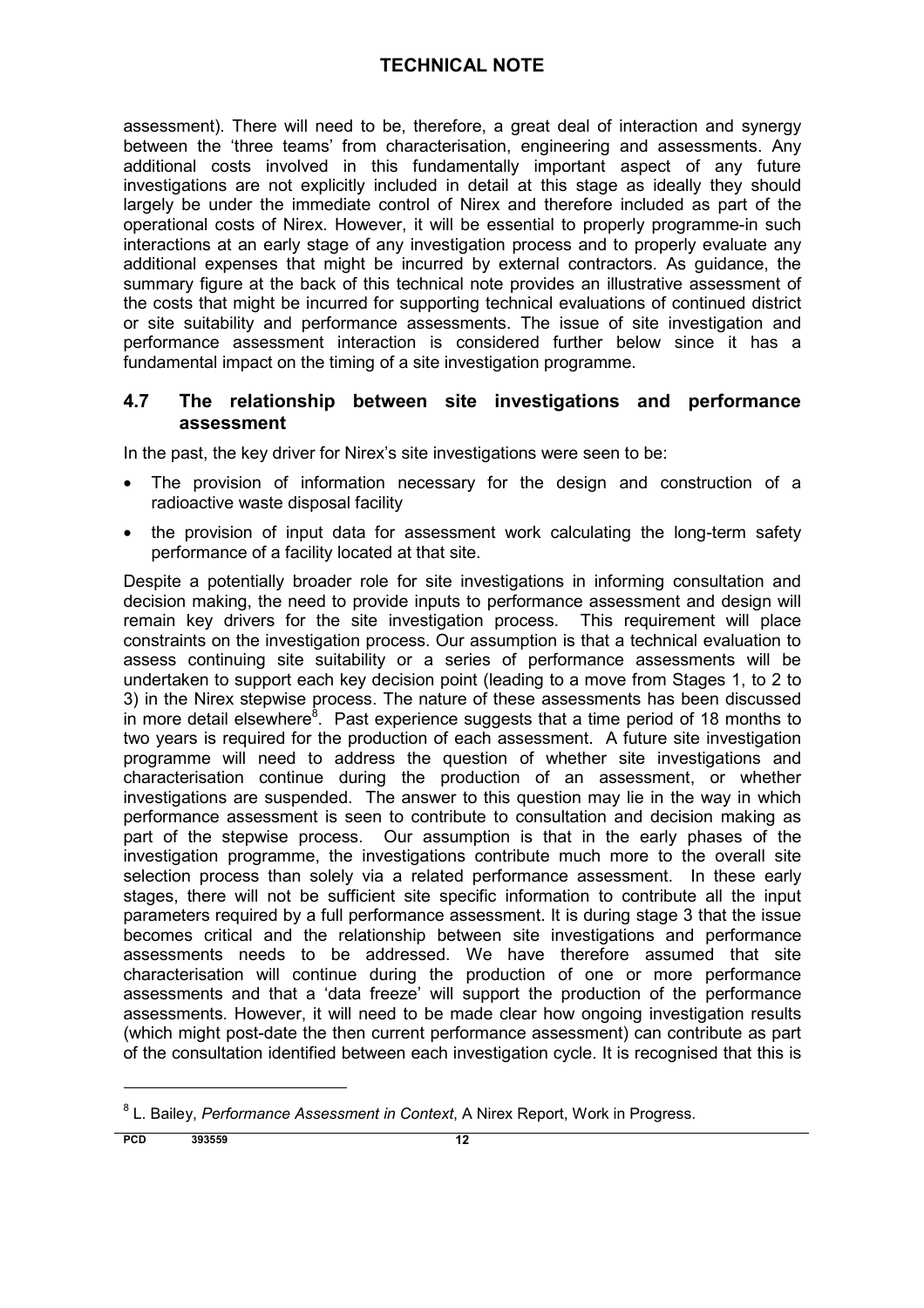<span id="page-18-0"></span>a sensitive issue and that decisions might be made to completely halt active field investigations whilst consultation is underway. However, it is argued that this would be an inefficient use of limited resources and the benefits of allowing some continuity in surface based investigations during Stage 3 should be discussed.

#### **4.8 Where things have changed since Sellafield**

There are a number of assumptions we have made based on the lessons learned during the Sellafield investigations. Whilst these assumptions relate primarily to the detailed characterisation stage, it is worth identifying them here since they will tend to dominate the overall costings. Key differences in the approach that might be followed in the future relate to the following issues:

- It is to be anticipated that the commercial terms offered to external suppliers would be rigorously negotiated to achieve best value for money. Agreements with suppliers would include contract costs to cover the provision of management services and purchases on behalf of Nirex. During the Sellafield investigations, a cost-plus model was usually used by contractors for billing Nirex. In the future it would be sensible to consider using Nirex in-house purchasing and finance resources to a greater degree, to allow much of the administration and ancillary management to be carried out without additional expense. Consequently, in this note no allowance has been made for any additional costs arising from e.g. a mark-up on goods and services or as management fees.
- It is recommended that intermediary agents should not be used (e.g. as CEGB and BNFL were used in the shallow site investigations and the early Sellafield stages) due to increased management costs, little control by the waste management organisation and communication inefficiencies. However, it may be advantageous to use the services of a preferred consortium of contractors for much of the 'routine' investigation work, with the proviso that this arrangement is reflected in reduced rates overall. Tight management control will be required to ensure that one consortium or company does not dominate the investigations in such a way as to reduce the potential for competition or stifle scientific objectivity.
- A commercial distinction between contracts for the acquisition of data and contracts for its interpretation may not be helpful in developing a well managed and integrated programme. For the Nirex investigations in the Sellafield area a decision was made to separate out the acquisition activities from interpretations. For the future, there may well be significant economies if some contracts are let to a company (or consortium) for both acquisition and interpretation. Providing sufficient peer review of methods and results is made, there should not be a conflict. In some cases, ease of communication between acquisition and interpretation groups within the same organisation (e.g. work could be carried out by the same people) would provide iterative cross checks on the on-going acquisition/interpretation and therefore should result in enhanced technical value. Each case will have to be viewed on its own merits as it may be judged appropriate to divorce acquisition from interpretation in certain cases. This does not necessarily impose extra costs since it is mainly a matter for the Nirex team to balance benefits and disbenefits, but it needs to be considered in setting up contracts for site investigations.
- It should not be necessary to fully core all the deep boreholes that are drilled at a site. It will be justified to plan and drill boreholes for narrowly defined objectives (e.g. core, hydrochemistry, geotechnics etc.) and in this respect much more cost effective drilling methods could be applied in the future. Drilling methods have also advanced in recent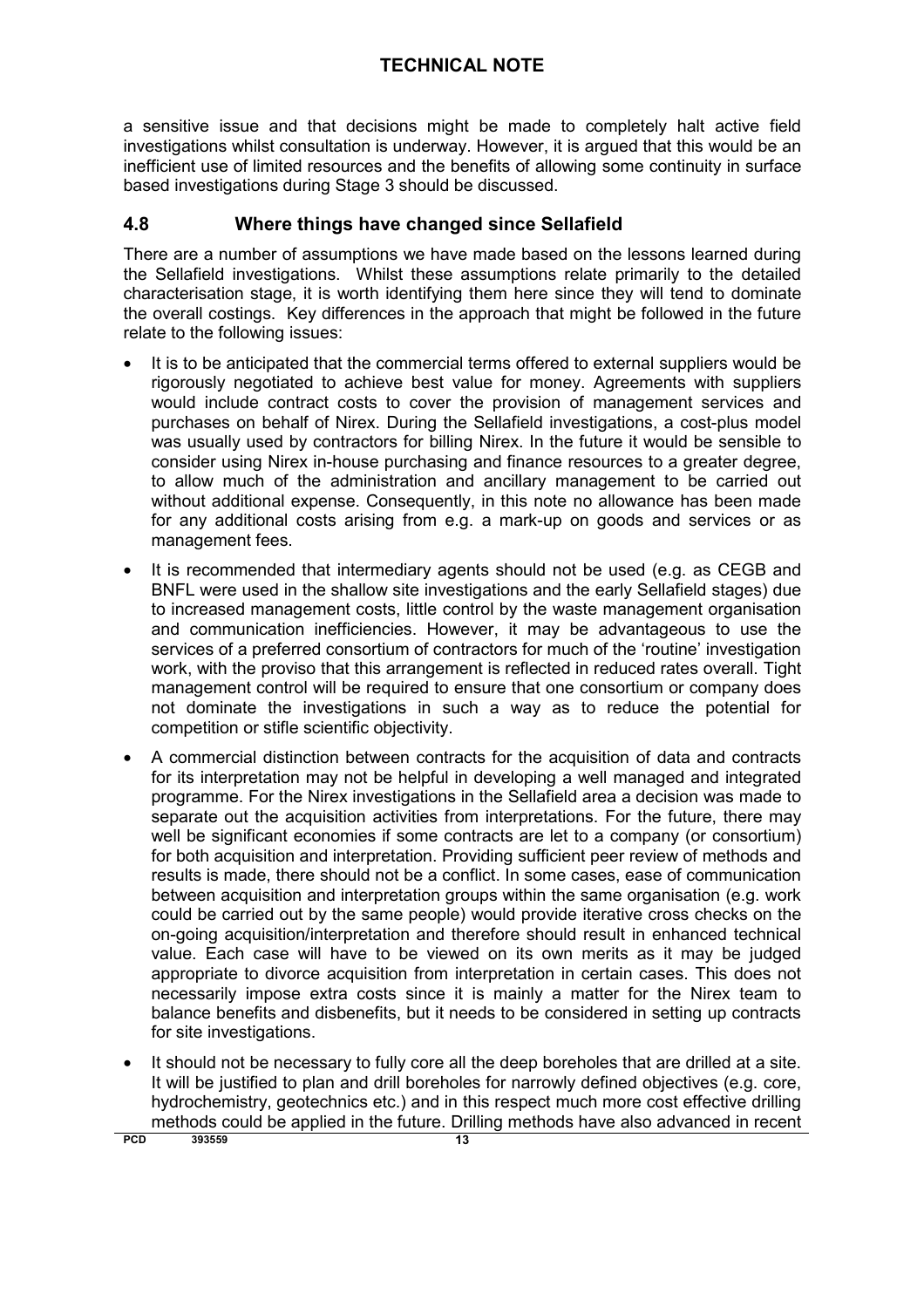years and techniques such as air flush circulation and directional/horizontal drilling (to better characterise near vertical structures) are much more commonly applied.

- In recent years there have been significant advances in (a) non-intrusive geophysical investigation techniques, (b) interpretation techniques, including those that generate statistically valid stochastic realisations of the data and (c) the use of 'soft' data and Bayesian updating to further improve data interpretations. These advances would be fully utilised in a future investigation programme in order to better describe the spatial variability in key parameters.
- In line with requirements for Environmental Impact Assessments and to better understand the effects of near-surface perturbations on groundwaters at depth, more effort will need to be made to characterise the near-surface flow regime and present day surface environmental conditions at sites chosen for detailed investigations.
- At Sellafield, a large amount of effort was put into characterising the present day groundwater flow field at depth. This would also be the case in the future, but, taking into account our appraisal of trends in performance assessment, which are dealing more creatively with "soft" data and time dependence, it is suggested that greater effort will be put into characterising (i) the spatial variability of properties important for radionuclide transport and (ii) the nature of time variant changes in the flow and transport conditions. A major consideration in this regard will be the need to characterise the uncertainty in the spatial and time varying groundwater flow field and transport properties (as well as deriving 'representative' single values based on present day conditions).
- The significance of the effects of the length or volume of the scale of measurement on several parameters was not fully accounted for in the Sellafield investigations, especially with respect to groundwater flow and transport (e.g. permeability). An objective of a future site investigation programme will be to understand the way that the properties of interest vary over various measurement scales over the volume of interest. Therefore, investigation methods that provide multiple measurements at various scales over the volume, rather than an individual measurement at the scale at a point, are of more benefit and a wider spread of hydraulic testing at different measurement scales will be required to enable a more thorough consideration of scaling issues.
- With a more consultative approach to site investigations, and a better relationship with the local community, we assume that a future site investigation programme will not "drip feed" plans for boreholes and major acquisition activities into the planning process. Rather, we would envisage scoping out proposals for a full programme of data acquisition, encompassing many complementary techniques. These proposals could be subject to deliberation and consultation during the permitting process. Having said that, it is recognised that during any site investigation programme the characterisation priorities and research objectives might change, to varying degrees, in response to the identification of new, potentially important uncertainties. There will therefore be a strong onus on the waste management organisation to effectively communicate and, where necessary negotiate, with local stakeholders on what might be considered 'day to day' issues and changes in work activities.

The consultative approach that is proposed means that the overall time required to undertake the investigations will not necessarily be less than was the case for Sellafield. It is likely to be greater. However, within that time period, we envisage a more efficient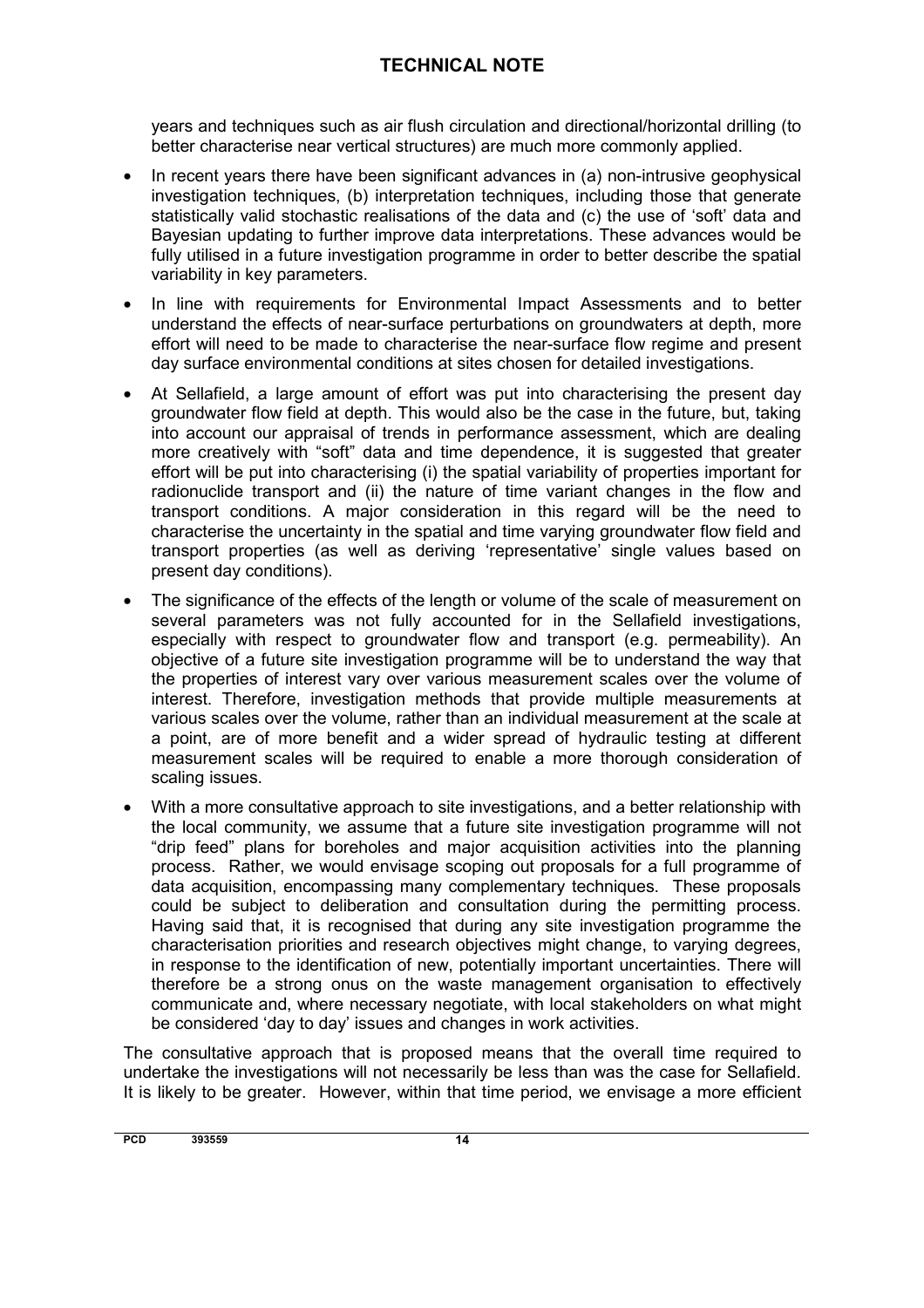<span id="page-20-0"></span>use of time and resources on site investigations, and greater confidence in the justification for the work undertaken at any stage.

## **4.9 General considerations for a future programme**

- Site investigations need a co-ordinated and multi-disciplinary approach.
- Non-invasive methods should be used as much as possible, in order to maintain the integrity of the geosphere barrier.
- A key factor in the Inspector's report on the Sellafield Public Inquiry<sup>9</sup>, concerned the establishment of baseline conditions. It will be necessary to initiate and maintain long term observations of key parameters in order to ensure that the baseline dataset is established (against which future impacts can be evaluated). Instrumentation to allow long term monitoring should be installed sequentially during stage 3 investigations as boreholes are drilled and the surface-based environmental research programmes gets underway.
- At the detailed planning stage, it will be necessary to engage the best scientific advice possible, both in order to ensure that plans are thorough and scientifically defensible and also to ensure that there is involvement by peer groups not involved in day to day decision making. A high-level expert review group should be used by the waste management organisation to review preliminary plans and to improve on them if required. This is likely to incur expense at an early stage in the programme, but precise costs will depend on the composition and when such a group is formed and what its precise terms of reference will be. It is suggested that a small technical expert panel be convened with up to half a dozen named individuals from outside organisations (e.g. academic scientists and international experts not already co-opted onto a Radioactive Waste Policy review body or other oversight commission). It would be sensible to consider combining this technical expert group with a panel of experts chosen for their expertise in the social sciences or as representatives for wider society.

## **5 SITE INVESTIGATIONS – TECHNIQUES, METHODS AND COSTINGS**

In this section, a detailed discussion on the nature of a site investigation programme for each of the three identified stages is presented, based on the assumptions outlined above.

#### **5.1 Stage 1: Identification of Regions and Districts**

This stage is likely to involve generalised investigations at a large scale (>100x100km), identifying whole regions that satisfy broad requirements followed by more detailed investigations to identify Districts of size 400km<sup>2</sup> to 2500 km<sup>2</sup> (e.g. 20x20 km to 50x50 km). It is likely to be an almost exclusively desk-based study, utilising existing information. Stage 1 can be considered in two parts conceptually, but for financial economies and manpower efficiency the two parts would be seamless.

 $\overline{a}$ 

<sup>9</sup> Report by C.S. MacDonald, *Inspector to the RCF Planning Inquir*y, to John Gummer MP, 21 November 1996.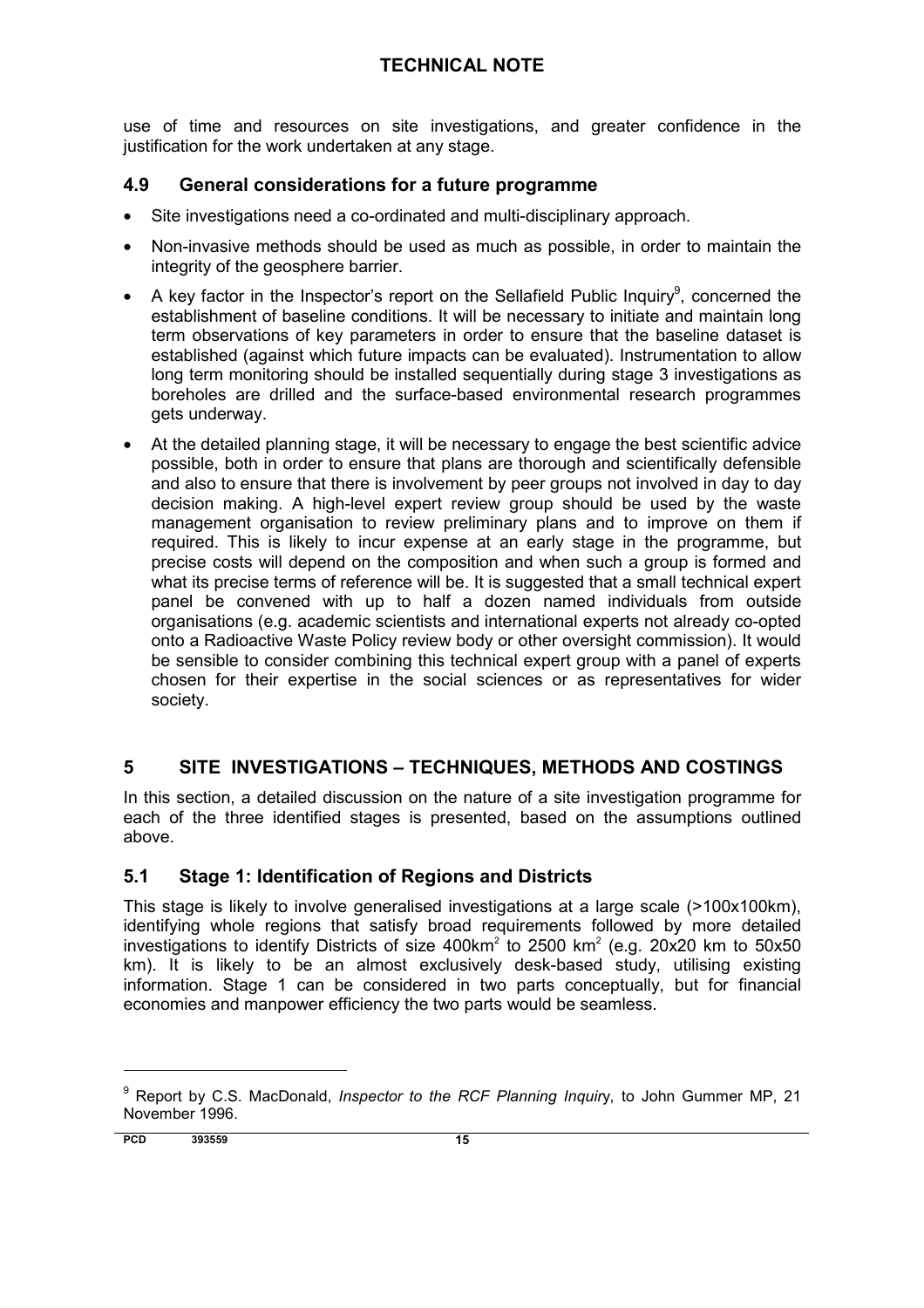Assuming that deep geological disposal is the preferred option, early in the siting process (preferably pre-Stage 1) it will be necessary to agree on the types of geological environment that can be considered to be most suitable for hosting a repository or making up the overlying geosphere. The body (e.g. a Radioactive Waste Policy Board) charged with responsibility for overseeing the activities of Nirex or its successor waste management organisation would probably want to stipulate this, but Nirex and its expert panel should be proactive and make recommendations as to the criteria against which regional evaluations should be judged. It is to be emphasised that it is the total environment, not a particular rock-type, that will allow a safety case to be made. Having said this, preliminary studies presented in "Evaluating Performance" (Nirex Report N/011) have informed us about the general environments that are likely to be promising for detailed studies.

Crystalline rock does have intrinsic properties that make it an excellent host rock for a repository. These properties relate to the low ingress of groundwater into the repository and well defined geotechnical characteristics that would facilitate repository construction. Massive limestones or indurated clay rocks also possess the characteristics of very low matrix permeability and geotechnical strength and could also be considered as a host rock environment. Salt strata (e.g. halite) could be an excellent host rock, due to its extremely limited groundwater flow and its propensity to deform plastically (i.e. selfsealing), but in the UK it is not clear that there are sufficient thicknesses present. The salt would have to be 'massive', i.e. homogenous, without inter-layers of sandstone and siltstone that might act as fast pathways for fluids, and any halite strata would have to be up to 30-50m thick at least.

Because the UK safety assessments for intermediate level waste do not presuppose 100% containment for an extended period of time (unlike high level waste concepts in e.g. Scandinavia), the nature of the rock overlying the host rock has major significance for safety. In fractured crystalline rock extending to the surface, the possibility of fast pathways (e.g. connected fractures linking through to the near-surface) existing, either at the present time or at some time in the future can undermine the performance of the geosphere barrier. Strata overlying the host rock should therefore either severely retard radionuclide migration (through restricted groundwater flow and/or superior sorption properties) or act as a medium to greatly disperse and dilute the repository-derived concentrations. The principal rock types that show these properties are plastic, self annealing 'soft' clay formations and halites, for low permeability and retardation properties; and sandstones and some types of permeable limestone formations, e.g. Chalk, for facilitating dispersion/dilution. Regional groundwater conditions should be such that high hydraulic gradients are unlikely to be developed.

The prime geological selection criteria applied during a regional study to select potentially suitable areas, or discount unsuitable areas, are therefore likely to include:-

- Identification of a suitable host rock at an appropriate depth (e.g. crystalline rock or indurated mudrock).
- Presence of overlying strata of reasonable thickness that supports the geosphere barrier or dispersion/dilution function (where an overlying rock unit different from the host rock is judged a suitable concept).
- Limited structural complexity that is either already well known and that would consequently not prohibit further investigation, or that is less well characterised than elsewhere but which may nevertheless be potentially suitable.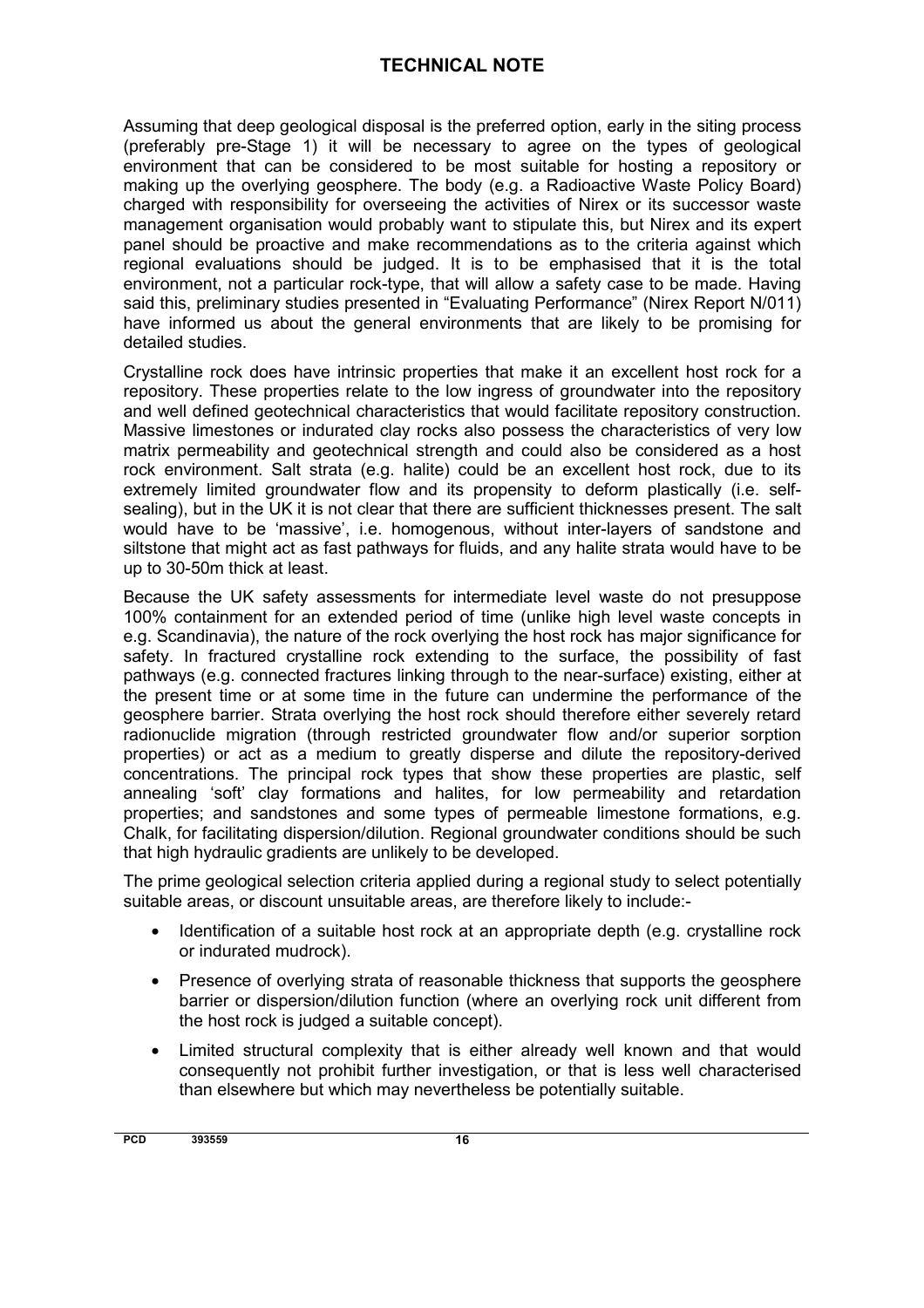- Regional hydrogeological conditions that indicate that a comprehensive investigation would be possible, using standard techniques and in a reasonable timeframe.
- Restricted presence of known or indicated exploitable mineral or groundwater resources.

Consideration of socio-political factors that would influence selection are discussed in more detail by Barker and Hunt and environmental factors would also need to be evaluated.

The work involved at this stage would comprise the construction and population of a Geographical Information System (GIS*)* for the UK. It is known that Leeds University have already developed a GIS model and database for radioactive waste disposal purposes. BGS and the Environment Agency (EA) have their own in-house GIS's in place. Therefore a Nirex GIS database would probably mean the enhancement of existing GIS models, rather than the construction of a new one from scratch. The project GIS would be the principle tool for comparing and evaluating regions. The component modules within the GIS would have datasets that include:

- $\triangleright$  Regional scale topography
- $\triangleright$  Surface geology (lithological, structural) based on 1:50,000 mapping of Drift and bedrock exposure.
- $\triangleright$  Sub-surface geology (lithological, structural)
- $\triangleright$  Regional geophysical information (gravity, magnetics etc)
- $\triangleright$  Regional geothermal gradients
- $\triangleright$  Hydrogeology (hydro-units and piezometric surfaces)
- $\triangleright$  Borehole database
- $\triangleright$  Mapped mineral resources
- $\triangleright$  Hydrology (Rivers, springs and near-surface water catchments)
- $\triangleright$  Hazards (flooding potential, landslip activity, contaminated land)
- $\triangleright$  MORECS meteorological information
- $\triangleright$  Towns, cities and arterial transport links
- $\triangleright$  MOD land ownership

All of the above information already exists, and most of it is available in digital formats. The main call on resources will therefore involve the compilation and organisation of the various datasets and the use of expert judgement to decide on suitable regions for more detailed consideration. Effort should also be made to make the information clearly presentable (e.g. via a website and by using simple and accessible publications).

This initial part of the Stage 1 geoscience investigations would likely last 12 months. Nirex would carry the study out primarily in collaboration with the British Geological Survey (BGS) and, providing there are no conflicting issues regarding independence, with specialist units within the Environment Agency (EA). Detailed cross-checking of information would be advisable at several stages by the involvement of key university Earth Science departments in the different regions. This would engage a broad spectrum of people, thus ensuring that ongoing work is kept clearly in the public arena and that conclusions are properly scrutinised at all times by suitably qualified peers.<br>PCD 393559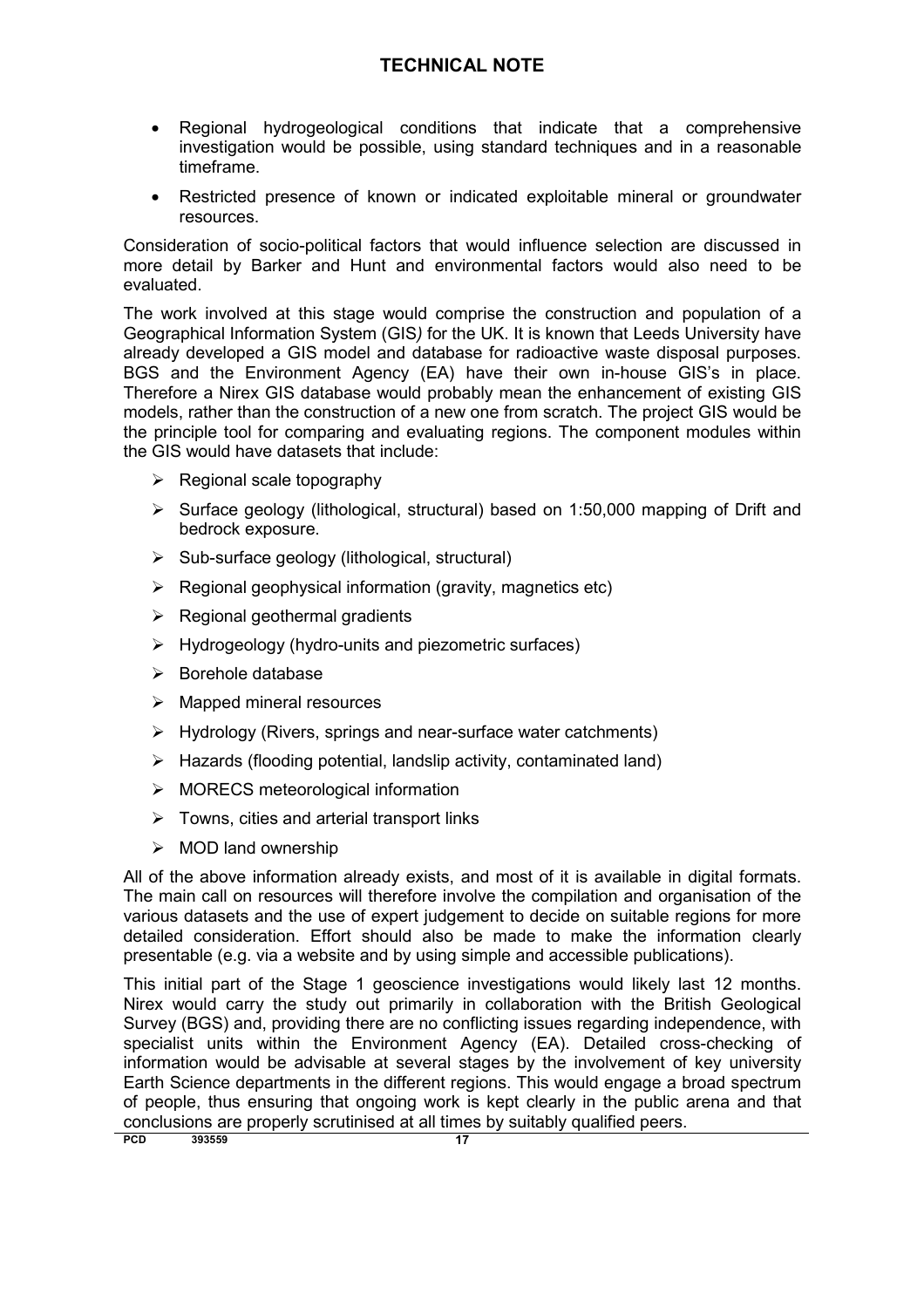A principal consultant would be chosen to lead Stage 1 (probably the BGS) with at least three full time technical staff involved for 12 months in enhancing the existing BGS GIS and loading it with additional data to create a system specifically created for radioactive waste site investigation purposes. Senior BGS staff from a number of disciplines (structural geologists, geophysicists, hydrogeologists, mineralogists etc) would contribute a total of ca. 12 man months effort to provide interpretations of the information in close collaboration with Nirex. The equivalent of two man years effort by external agencies should be assumed for them to provide supporting information and contribute to interpretation in the context of radioactive waste disposal. Two man months effort from senior staff in up to 10 universities would be required to provide local regional supporting information and to act in a review capacity. It is not anticipated that there would be a significant call on the resources of commercial organisations at this stage. In collaboration with Nirex, BGS and EA staff, a body of experts (the expert panel) would undertake an ongoing appraisal of the GIS output and the investigation plans. In addition to a review function, they would provide the supporting material for a set of recommendations to be forwarded by Nirex (or its successor) to a radioactive waste policy or review board. One man month effort per panel member over the period of 12 months should be assumed.

| <b>ITEM</b>                                                    | COST (£k)     |
|----------------------------------------------------------------|---------------|
| GIS Hardware/Software and website enhancement                  | 150           |
| BGS Staff time for data compilation and interrogation          | 350           |
| BGS Staff time for data interpretation                         | 170           |
| EA, Met Office etc staff time for compilation & interpretation | 200           |
| University staff time for data compilation and review          | 300           |
| Expert decision and review group                               | 100           |
| Publication, review costs and responses                        | 150           |
| TOTAL                                                          | £1.42 million |

The costs for this initial phase of Stage 1 are estimated as follows:-

*NB.*

*It is not expected that Nirex would have to pay a premium to support costs already incurred by the BGS and other public bodies in developing their existing databases.*

*Typical present day BGS staff and other consultant costs have been used, plus a 50% component for overheads.*

It is anticipated that up to 6 broad regions might be chosen for more detailed study. The next step, therefore is to identify Districts of size  $400$ km<sup>2</sup> to 2500 km<sup>2</sup> (e.g. 20x20 km to 50x50 km) which show promise worthy of further, yet more detailed, consideration in Stage 2. This is likely to be a continuation of the largely desk-based studies, although restricted site investigations involving limited field studies using non-intrusive techniques might be necessary.

The objective of this part of the Stage 1 study would be the identification of areas that provide relatively consistent geological and environmental conditions, i.e. that suggest a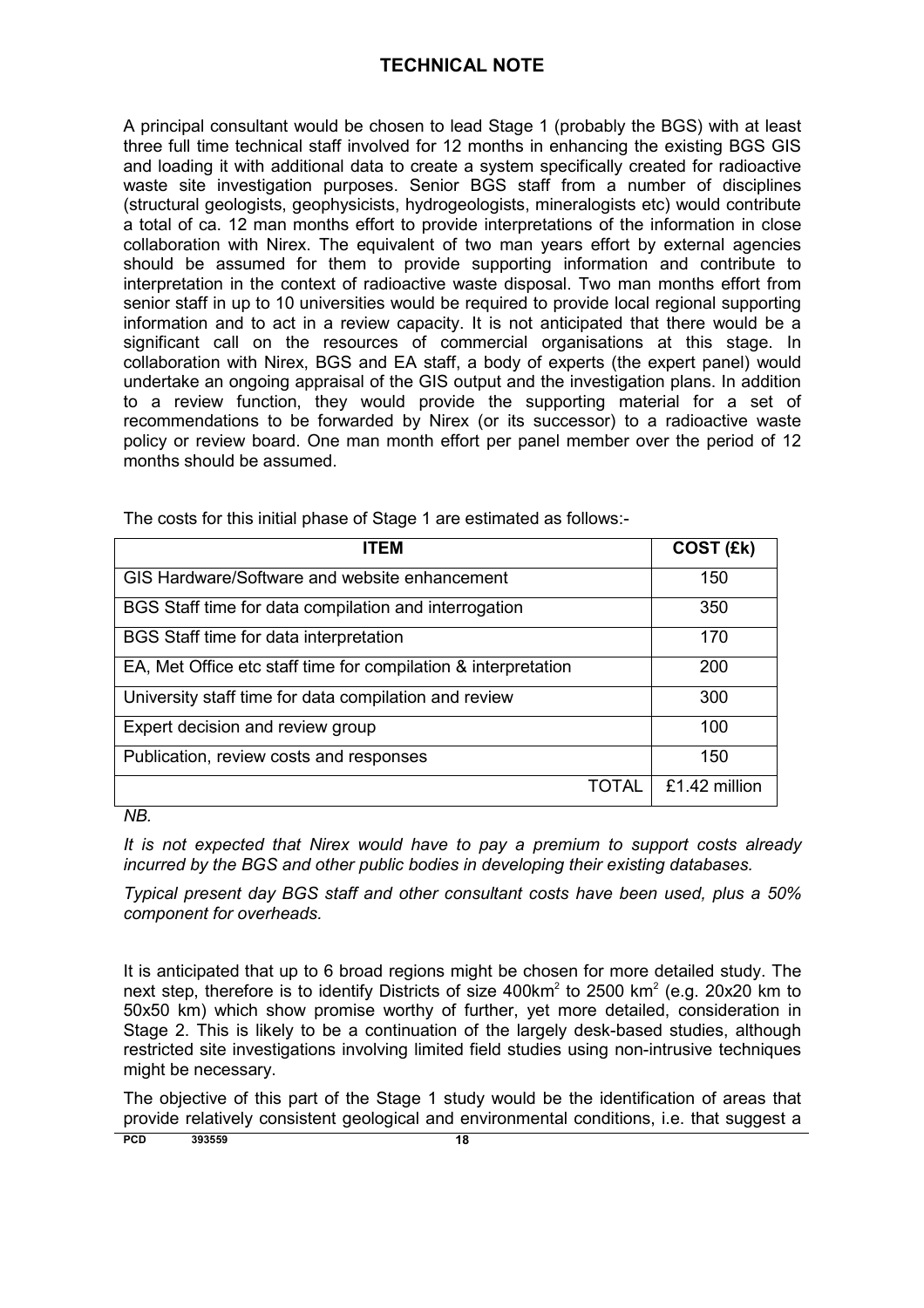degree of homogeneity that might in turn suggest relatively easy detailed interpretation and confidence in such interpretations. The GIS would remain the principal tool for collating and interrogating the data. The datasets collected during Stage 1 would be augmented by new information and a more complete consideration of existing information in the GIS, but investigated at finer spatial resolution. New datasets which could be added to the earlier Stage 1 GIS database might include e.g.

- $\triangleright$  Remote Sensing data (multispectral, hyperspectral, radar)
- $\triangleright$  Consideration of available seismic exploration survey data (reflection and refraction)
- $\triangleright$  Information on local stress fields from existing data sources
- $\triangleright$  Review of groundwater data (hydraulic and hydrochemical) from borehole records
- $\geq$  Individual river catchment water fluxes and balances based on available data
- $\triangleright$  Surveys (mainly desk-based) of land use, e.g. industrial and residential areas, Sites of Special Scientific Interest, archeological sites, wildlife reserves, land use etc. to produce 'conservative' boundaries that limit areas of the Districts from further consideration.

The coarse scale investigation of data already in the GIS would be supplemented by finer resolution detail from e.g.

- $\triangleright$  Airborne Geophysical Surveys (gravity, magnetics, infra-red)
- $\triangleright$  More detailed scrutiny of geological and hydrogeological characteristics (1:10,000 map analysis).

Because the decisions taken at this stage will probably be significant refinements of the earlier Stage 1 investigations, but will still be quite generalised, the time taken for compilation and interpretation will probably be equal to Stage 1 (a further for 12 months acquisition and interpretation).

The costs are estimated as follows:

| <b>ITEM</b>                                                 | COST (£k)    |
|-------------------------------------------------------------|--------------|
| Limited airborne surveys and purchase of data               | 1,500        |
| BGS Staff time for data compilation                         | 150          |
| BGS Staff time for further data interpretation              | 250          |
| EA & Met Office staff time for compilation & interpretation | 100          |
| University staff time for data compilation and review       | 100          |
| Expert decision and review group                            | 50           |
| Publication, review costs and responses                     | 150          |
| TOTAL                                                       | £2.3 million |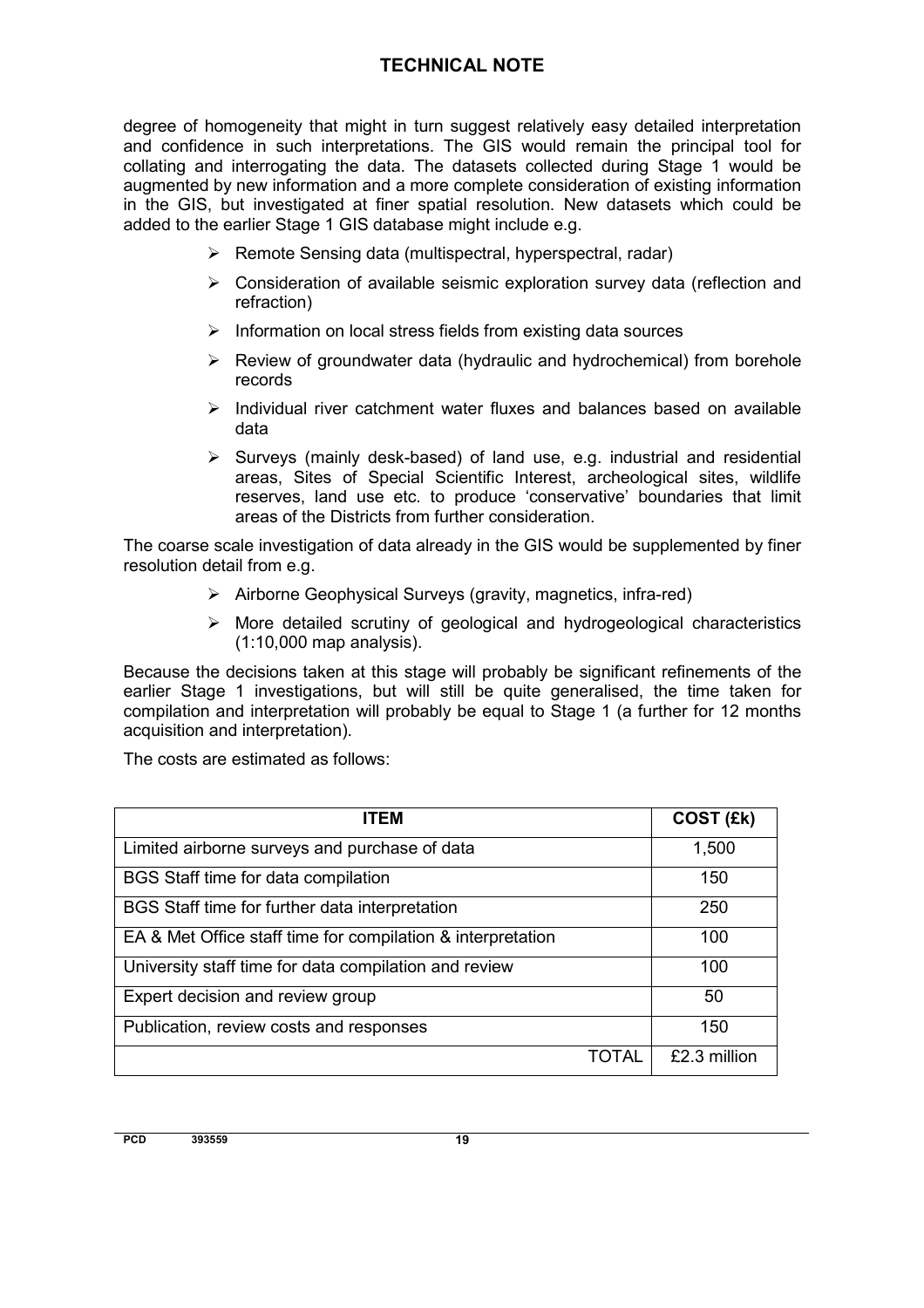<span id="page-25-0"></span>The results of social/political considerations in any contemporaneous Stage 1 multiattribute decision analysis (costs not included) would be refined and taken forward to be used in conjunction with the geoscience evaluations. It is anticipated that between 6 and 30 Districts in up to 6 regions could be identified in Stage 2 as geologically worthy of further study, but from a logistical perspective it is likely that a maximum of 10 Districts would be taken forward for stage 2 studies. The criteria for reducing the shortlist at this stage and the decisions would have to be made by others. Such decisions may well ultimately rest on non-technical criteria. The key deliverable from Stage 1 would be a GIS and a report providing the background, the methodology and the results from the study. It would also include the recommendations for the Regions and Districts judged suitable for more detailed consideration in stage 2.

#### **5.2 Stage 2: Identification of Potentially Suitable Sites**

Within each of the identified Districts, one or more Sites will be evaluated for more detailed consideration in stage 2. This will therefore entail an extension of the knowledge gained from the identification of Districts. It will likely comprise further desk-based studies using yet more detailed information, but at this stage new non-invasive investigation techniques will probably be used at a number of Sites and possibly some exploratory borehole drilling will be required if pre-existing boreholes are not present. The high level objectives at this stage are to (a) allow detailed but provisional conceptual models to be constructed; (b) provide data that will allow fair comparisons to be made between the different Sites on the basis of geological and hydrogeological interpretations, together with evaluations of the surface environment.

Each Site to be considered will probably have an area in the order of  $\leq 100$ km<sup>2</sup> and there may be two or three such areas that require similar levels of investigation within each District. It is at this stage that more detailed consideration should be given to specifying the parameters that will be important for performance and safety assessments, together with acceptable uncertainty assignments and a methodology for dealing with such uncertainty.

#### **5.2.1 Investigation objectives**

- $\triangleright$  A good appreciation of the broad 3D geology (lithologies and structure) to at least potential repository depths (ca 500m) from results of surface mapping and 2D seismic, gravity and resistivity survey interpretations. Consideration should be given to drilling at least one borehole to 400 or 500m depth at each site where one does not already exist in order to obtain rock cuttings and possibly limited and targeted core samples (at least to potential host rock depths). Modern, multiparameter geophysical logging of new or pre-existing boreholes (where they are present) should support interpretations of surface based surveys.
- $\triangleright$  For near-surface lithologies in which structures are difficult to resolve using seismic methods, remote sensing analysis and surface investigations (e.g. surveys to identify deep generated gas emanations or simply geomorphology) should be carried out to identify potential fault zones and their likely significance.
- $\triangleright$  Interpretation of indicative fracture frequency and flowing feature frequency from borehole geophysical logs, flow meter surveys and outcrop mapping.
- $\triangleright$  The nature of the local rock and hydrogeological properties making up the key lithological and hydrogeological units (vertical/horizontal permeability, hydraulic gradients, porosity, geotechnical moduli, sorption characteristics), based on discrete measurements from limited hydrogeological testing in boreholes with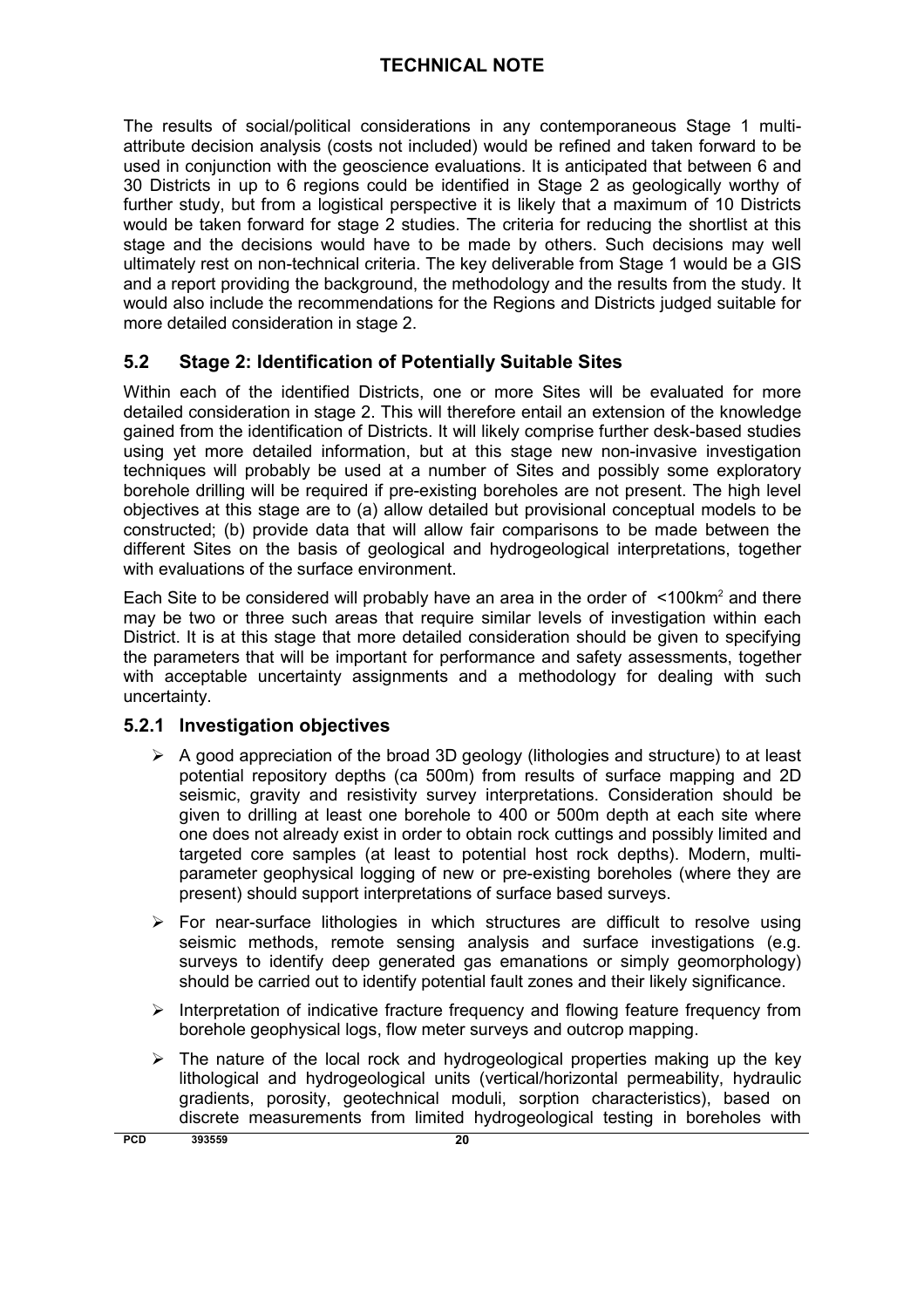<span id="page-26-0"></span>isolated intervals at varying depth (either new or preferably pre-existing boreholes) and laboratory analysis of cuttings and targeted core samples. For near-surface hydrogeological investigations, shallow boreholes could be considered as they can be drilled without coring by simple but cost effective percussion methods.

- $\triangleright$  Construction of gross trends based on the rock and hydrogeological properties, extrapolated in line with scientific understanding and the 3D geological/hydrogeological model.
- $\triangleright$  Groundwater and surface water composition (concentrations of major elements, trace elements), limited isotopic studies to evaluate likely groundwater residence times.
- $\triangleright$  Walkover survey and collation of local knowledge concerning detailed land use, vegetation and representative crop types for agricultural land
- $\triangleright$  Soil composition using existing information
- ¾ Walkover survey and collation of local knowledge concerning detailed hydrological characteristics and meteorological information using available information.
- $\triangleright$  Construction of a conceptual model that will describe potential flowpaths at depth and the likely degree of heterogeneity in the studied geological environment.

#### **5.2.2 Investigation methods**

The stage 1 GIS will contain a wealth of relevant data and it would be augmented in stage 2 by data from non-invasive investigations and possibly data derived from borehole-based investigation methods. Laboratory studies of rock and water properties would also be carried out, together with the application of techniques to allow the identification of mineralogical episodes and groundwater evolution. Surface investigations (e.g. hydrology and meteorological conditions) would largely be designed to supplement data already held on the GIS. These various investigation methods are detailed in the following tables, together with the associated parameters of interest. The costs provided in the tables are based on investigations at a single representative site and cover both acquisition and interpretation activities.

| <b>General Investigation</b><br><b>Objective</b> | <b>Investigation Method</b>                                                              | Cost (£k) |
|--------------------------------------------------|------------------------------------------------------------------------------------------|-----------|
| <b>Geological Model</b>                          | 2D seismic (total 15 km line length)                                                     | 150       |
|                                                  | (wireline,<br>Lithologic<br>data<br>acquisition<br>outcrop, limited core, rock cuttings) | 20        |
|                                                  | resistivity<br>gravity<br>Ground<br>based<br>and<br>surveys                              | 50        |
| densities<br>Fracture<br>and<br>geometry         | Geophysical logging of boreholes and data<br>processing                                  | 40        |
|                                                  | Surface fracture mapping                                                                 | 20        |

#### **ACQUISITION**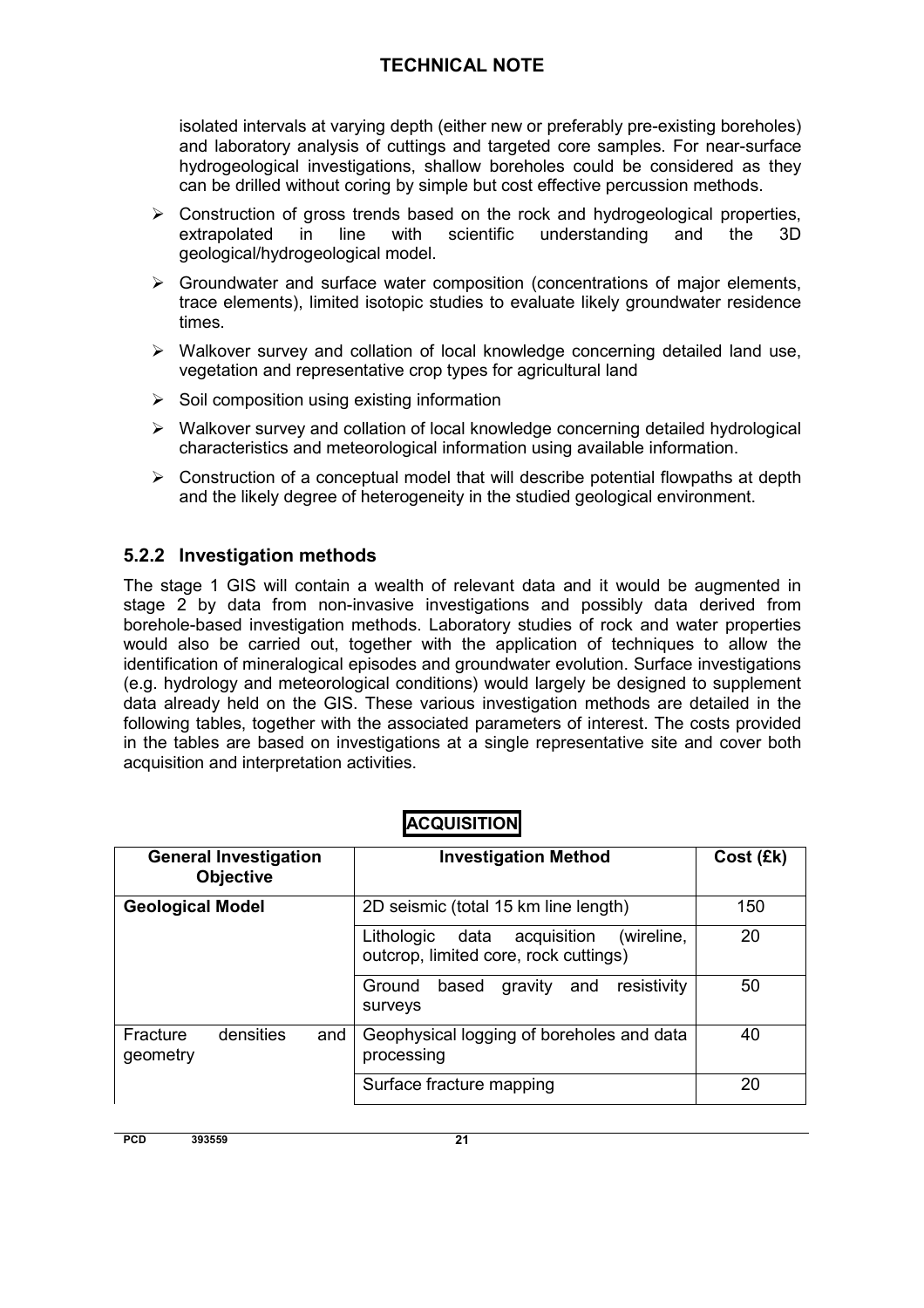| Hydrogeology     | Drilling one narrow diameter (60-75mm)<br>borehole to 400-500m depth with limited<br>core. | 150 |
|------------------|--------------------------------------------------------------------------------------------|-----|
|                  | Basic hydrogeological testing in borehole                                                  | 50  |
|                  | Core analysis for permeability/porosity                                                    | 20  |
|                  | Flow zone logging                                                                          | 20  |
| Hydrochemistry   | Borehole sampling                                                                          | 20  |
|                  | Spring and stream sampling                                                                 | 20  |
|                  | Chemical analyses                                                                          | 80  |
| Surface features | Remote sensing analysis                                                                    | 30  |
|                  | Walkover surveys                                                                           | 20  |
|                  | Ground penetrating radar                                                                   | 50  |
|                  | <b>TOTAL</b>                                                                               | 740 |

*NB. The above estimate includes costs for drilling one borehole to approximately 400- 500m depth with a standard rotary rig, using dosed drilling fluids. Targetted core would be taken, and return rock cuttings would be analysed This borehole cost element would be reduced to £25,000 for a situation where a suitable pre-existing boreholes in the vicinity could be utilised after renovation. Given that the long-list of sites would possibly include 20-30 localities, it would probably not be necessary to include costs for drilling a deep borehole at each location. Costs for drilling shallow (50-100m) boreholes not included as these are typical agricultural borehole depths and costs would be minimal.*

It would not be possible to extensively characterise the sites of interest using the above techniques. Expert judgement would be used to identify the areas where targeted data acquisition would be most useful.

In addition to the above acquisition activities, ongoing data collation from other sources and data interpretation will be necessary. This will include limited modelling studies to identify data weaknesses and provide on-going interpretations that result in consistent conceptual models. The associated costs are estimated as follows:-

| <b>ITEM</b>                                           | COST (£k) |
|-------------------------------------------------------|-----------|
| Seismic interpretation                                | 375       |
| Gravity, magnetic & resistivity survey interpretation | 90        |
| Geological synthesis and modelling                    | 100       |
| Integrated hydrogeological data assessment            | 150       |
| Regional near-surface hydrogeological model           | 50        |
| Maintain database                                     | 150       |
| Surface environment description                       | 60        |

## **INTERPRETATION**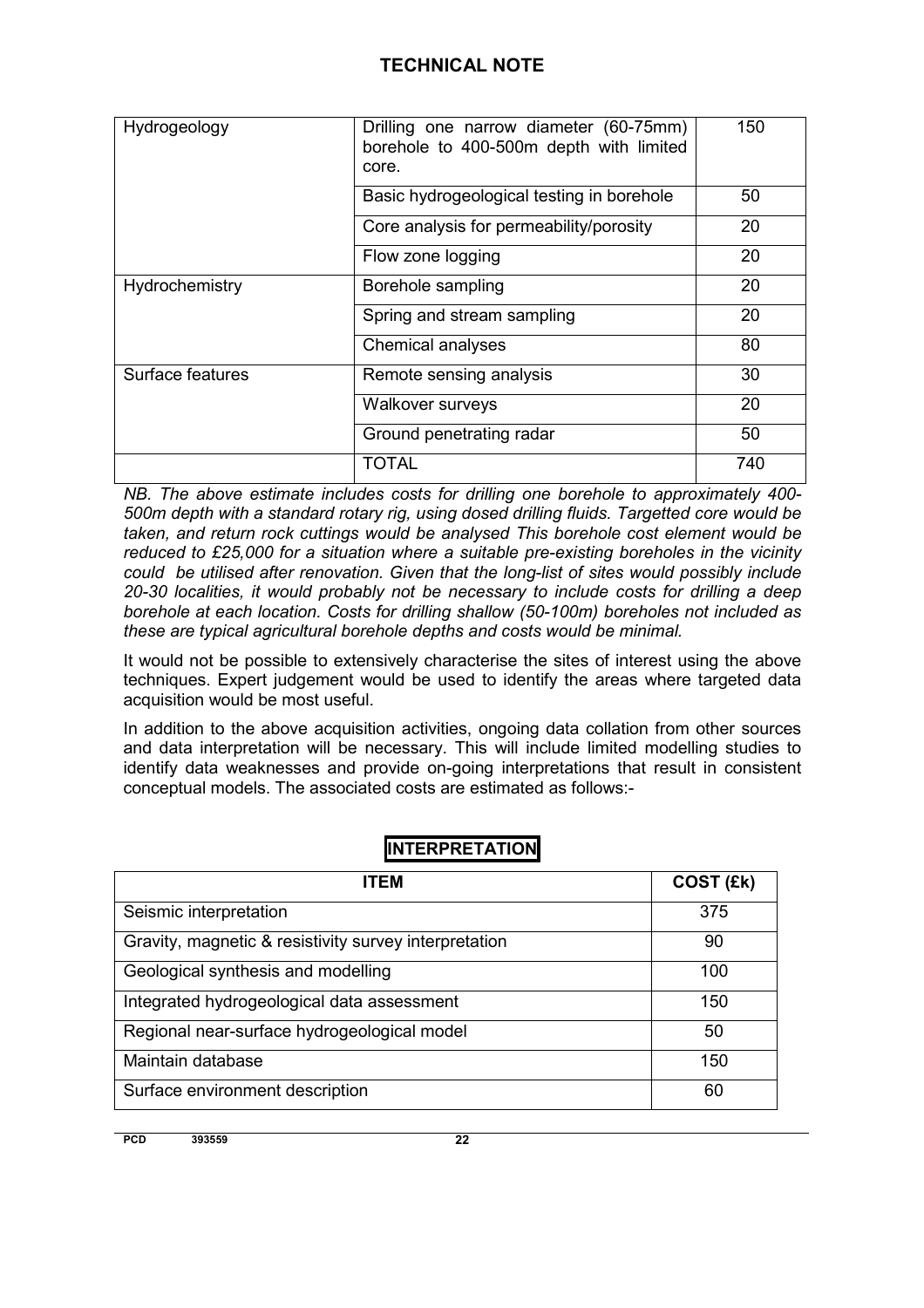<span id="page-28-0"></span>

| Expert decision and review group        | 50     |
|-----------------------------------------|--------|
| Publication, review costs and responses | 150    |
| TOTAL                                   | £1.175 |

On the basis of the above estimates, the total costs for a single site are estimated at £1.915 million. Note however that extensive seismic surveys already exist over about 15- 20% of the UK and some areas have accessible deep boreholes already drilled. Therefore, significant cost savings may be made at some sites.

The overall cost for Stage 2 investigations is based on a nominal 15 sites being investigated in sufficient detail to allow for fair comparisons between them, and that allow a short list of perhaps 5 to 10 sites being chosen for detailed consideration. From this short list it would be expected that between 2 to 5 sites could be recommended to be taken forward to stage 3 for detailed investigation, based on stakeholder agreement and technical criteria that indicate the sites could be considered superior in terms of promise with respect to radiological safety, compared to the others. Overall Stage 2 costs are estimated at approximately £28.725m

The time involved in Stage 2 investigations would likely be three years for up to 15 sites being studied simultaneously (comprising two years acquisition and interpretation, and one year post acquisition interpretation to allow the short list to be derived). This presupposes that there is sufficient manpower and equipment available. This is judged realistic if equipment and service personnel are to be split into at least three teams, each allocated five sites that they investigate using different methods in rotation, with synchronisation to ensure that no one site is left alone for an extended period of time. For 30 sites the time would at least be doubled, but would probably be more due to decreasing efficiencies.

## **5.3 Stage 3: Detailed Surface-Based Evaluation of Sites**

Stage 3 would involve a technical and fully detailed evaluation of two or three identified sites. Each of the sites would have to be situated in their own District in order to ensure that a local 'characteristic' that might result in one site being disqualified would not have the potential to disqualify another. It is also likely that at least two distinct types of geological environment would have to be considered, and this is unlikely to be possible within the same District. Intensive studies will be required around a proposed repository location (ca 4km<sup>2</sup> area), but the exact repository location would not be fixed at the outset of Stage 3 characterisation studies. Stage 3 studies would also consider the hydrogeological system outside the proposed repository domain in great detail, but it would be largely within the confines of the already defined District area.

The objective in Stage 3 is to fully characterise a site from the surface to provide sufficient information to support a preliminary safety case and to allow the completion of a comprehensive environmental assessment of the impacts of constructing a research facility and/or a repository underground. The Stage 3 investigations would also identify a potential volume of rock to provide on-going assurance that the construction of a repository was feasible and within acceptable design and cost constraints. Information from Stage 3 would be used to allow a decision to be made concerning whether or not the construction of a research facility underground was required in order to better characterise the three dimensional attributes of the geosphere and repository environment. Such a facility would further test assumptions regarding construction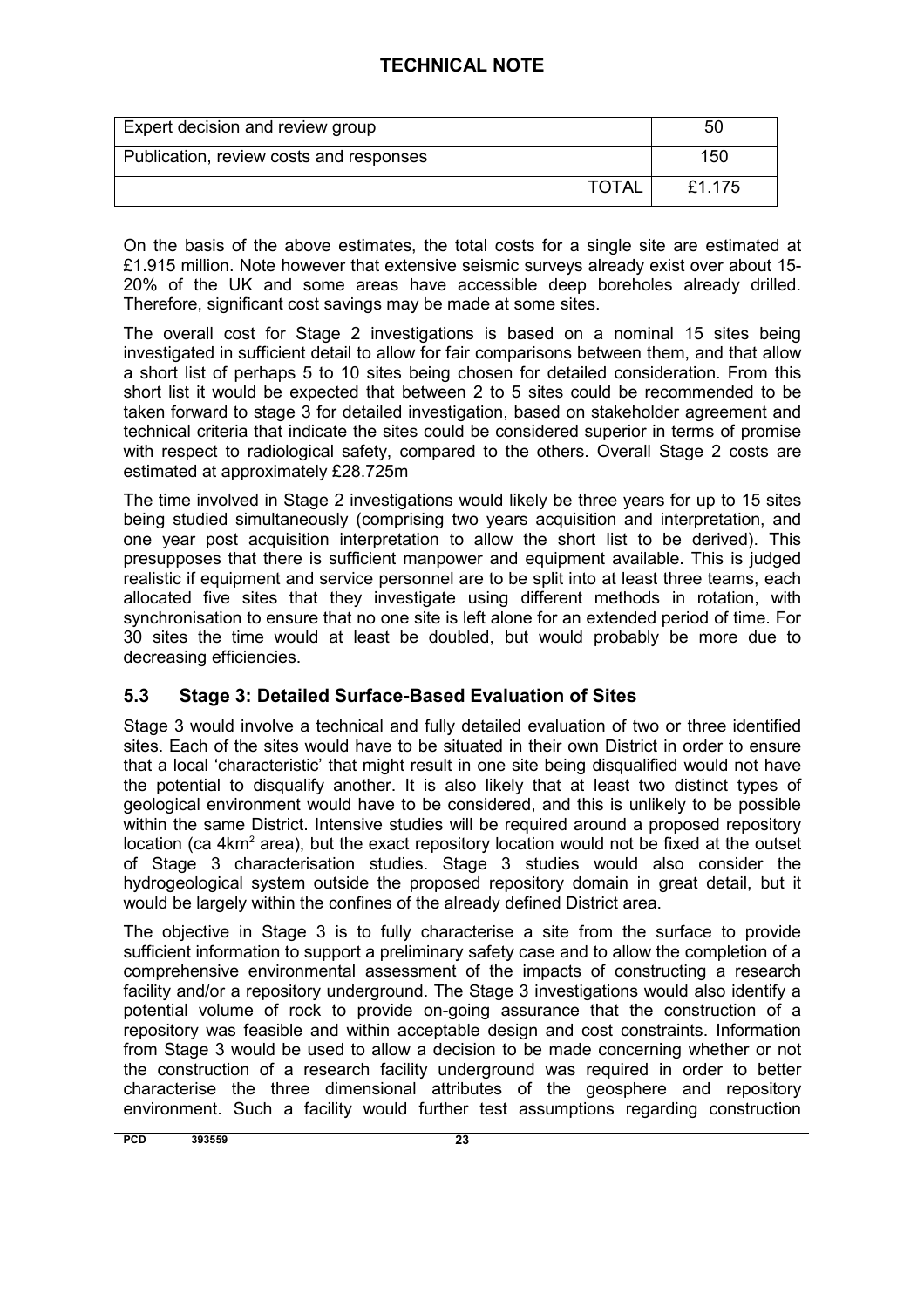feasibility and radiological protection. Alternatively, it might be judged that sufficient information exists from surface-based characterisation to allow a proposal for a repository to be submitted and research on detailed underground characteristics could form part of the initial repository construction phase.

Detailed surface-based site investigation costs are uncertain, due to the inherent uncertainty in the nature of the sub-surface environment at a particular site. Unexpected ground conditions should be anticipated anywhere and contingencies made. The following cost evaluation and outline programme presupposes straightforward investigations that collect the appropriate data at a sufficient level of detail in the first instance.

Most effort should be made towards evaluating the nature of potential pathways for fluid movement through the rock mass and measuring those characteristics that affect the transport of radionuclides (mineralogy and geochemistry/hydrochemistry). In this respect the level of detail needed from the investigation programme will be predicated by the needs of the assessment analyses and regulatory considerations. However, there will also be certain expectations concerning surface and near-surface information that would need to be collected in order to demonstrate that the present day surface environment around the site is fully understood, even though some of the present day near-surface and surface conditions will have little significance for possible radionuclide discharges far into the future. Current environmental parameters will be required, however, for a full environmental assessment.

Nirex 97 provides a good basis for a compilation of parameters that are likely to be necessary for safety assessments. The following are the key features of interest:-

| <b>Main Dataset</b> | Feature (parameter)                                                                                                                                        | <b>Acquisition Method</b>                                    |
|---------------------|------------------------------------------------------------------------------------------------------------------------------------------------------------|--------------------------------------------------------------|
| Geological          | Topography                                                                                                                                                 | Digital terrain model<br>from OS and site<br>survey          |
|                     | <b>Lithological Units</b>                                                                                                                                  | Seismics, core and<br>outcrop mapping                        |
|                     | Folding and faulting (gross geometry)                                                                                                                      | Seismics<br>and<br>outcrop mapping                           |
|                     | Fault<br>characterisation<br>(orientation,<br>zone<br>direction,<br>length, displacement<br>width,<br>displacement direction and displacement<br>history). | Seismics, outcrop<br>and modelling                           |
|                     | Sedimentary architecture                                                                                                                                   | Outcrop,<br>core,<br>seismics, analogues                     |
|                     | Mineralogy and<br>diagenesis (composition,<br>evolution, fabric)                                                                                           | Outcrop and<br>core<br>sample analyses                       |
|                     | Fracture characteristics (density, orientation,<br>connectivity)                                                                                           | Borehole<br>logging,<br>outcrop<br>mapping,<br>core analysis |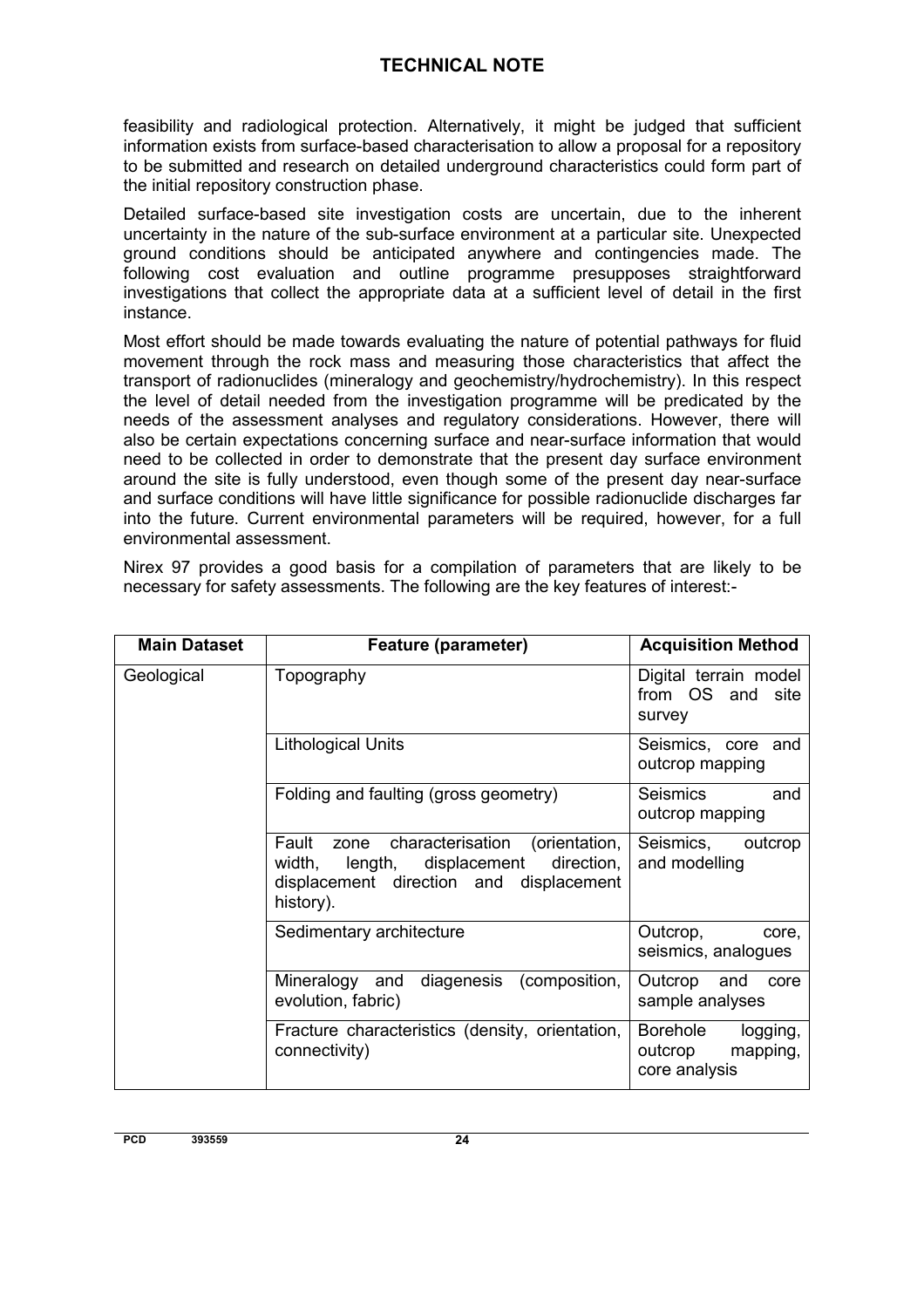| Hydrogeology                                                                  | Groundwater environmental pressure (and its<br>spatial variation)                           | Borehole testing and<br>monitoring                                                                                     |
|-------------------------------------------------------------------------------|---------------------------------------------------------------------------------------------|------------------------------------------------------------------------------------------------------------------------|
|                                                                               | Water table levels across the area                                                          | Borehole monitoring                                                                                                    |
|                                                                               | Freshwater head calculation                                                                 | Borehole testing and<br>monitoring                                                                                     |
|                                                                               | Environmental head calculation                                                              | Borehole testing and<br>monitoring                                                                                     |
|                                                                               | Permeability (horizontal, vertical)                                                         | <b>Borehole</b><br>testing,<br>analysis,<br>core<br>geophysical<br>techniques<br>(NMR,<br>electro-kinetic<br>sounding) |
|                                                                               | Porosity (total, interconnected, effective)                                                 | Core<br>analysis,<br>wireline logging                                                                                  |
|                                                                               | Storage coefficient                                                                         | <b>Borehole</b><br>testing,<br>core analysis                                                                           |
| Feature<br>Flowing<br>Characterisation<br>(both present day<br>and potential) | Flowing feature density, length, orientation,<br>connectivity, effective hydraulic aperture | Flow<br>logging,<br>borehole testing and<br>geophysical logging                                                        |
| Radionuclide<br>transport                                                     | Sorption potential (Kd)                                                                     | Tracer<br>tests<br>and<br>laboratory analysis                                                                          |
|                                                                               | Break through times                                                                         | <b>Tracer tests</b>                                                                                                    |
|                                                                               | Flow wetted surface                                                                         | Field<br>tests<br>and<br>laboratory analysis                                                                           |
| Hydrochemistry                                                                | Eh, pH                                                                                      | <b>Borehole</b><br>sampling,<br>spring<br>stream<br>and<br>sampling<br>and<br>laboratory analysis                      |
|                                                                               | Major and trace element concentrations                                                      | <b>Borehole</b><br>sampling,<br>spring and<br>stream<br>sampling<br>and<br>laboratory analysis                         |
|                                                                               | Dissolved gases                                                                             | <b>Borehole</b><br>sampling,<br>spring and<br>stream<br>sampling<br>and<br>laboratory analysis                         |
|                                                                               | Groundwater<br>and<br>environmental<br><b>Isotopic</b><br>analysis                          | <b>Borehole</b><br>sampling,<br>stream<br>spring and<br>sampling<br>and<br>laboratory analysis                         |
| <b>PCD</b><br>393559                                                          | 25                                                                                          |                                                                                                                        |
|                                                                               |                                                                                             |                                                                                                                        |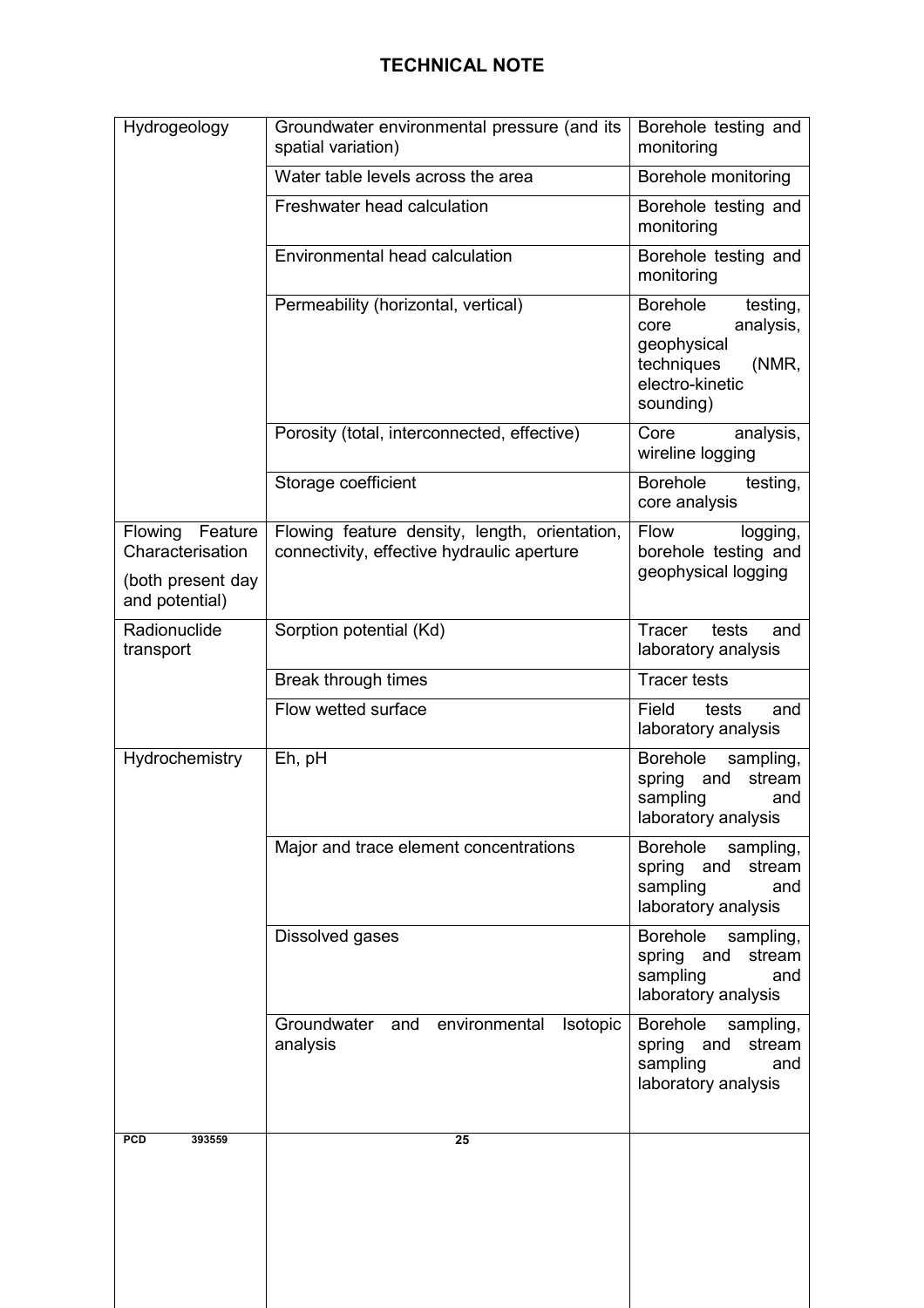|                        | Colloidal composition                                                 | <b>Borehole</b><br>sampling,<br>laboratory<br>and<br>analysis |  |
|------------------------|-----------------------------------------------------------------------|---------------------------------------------------------------|--|
| Microbiology           | Bacterial concentrations and species                                  | Groundwater<br>analysis                                       |  |
| Thermal                | Thermal gradient                                                      | <b>Borehole</b><br>measurements                               |  |
|                        | Thermal conductivity                                                  | Laboratory<br>analysis<br>of core                             |  |
|                        | Heat capacity                                                         | analysis<br>Laboratory<br>of core                             |  |
| Rock mechanics         | Co-efficient of thermal expansion                                     | Laboratory<br>analysis<br>of core                             |  |
|                        | in different<br>Compressibility and strength<br>stress directions     | Laboratory<br>analysis<br>of core                             |  |
|                        | Q and RMR (rock strength criteria)                                    | analysis<br>Laboratory<br>of core                             |  |
|                        | Young's modulus                                                       | Laboratory<br>analysis<br>of core                             |  |
|                        | Poisson's ratio                                                       | Laboratory<br>analysis<br>of core                             |  |
|                        | Rock density                                                          | Laboratory analysis<br>of core, seismics                      |  |
|                        | In situ stress                                                        | breakout<br>Overcore,<br>hydro-frac<br>and<br>in.<br>borehole |  |
| Surface<br>environment | Meteorology (precipitation, temperature, wind<br>speed and direction) | weather<br>Automated<br>station(s)                            |  |
|                        | Stream flows and characterisation of<br>influent/effluent areas       | Stream gauges and<br>monitoring                               |  |
|                        | Spring flows and temperature of discharge<br>waters                   | Spring monitoring                                             |  |
|                        | Soils (thickness, type, hydraulic conductivity,<br>matric potential)  | Surveys                                                       |  |
|                        | Pre-existing background radiation levels.                             | Surveys                                                       |  |
|                        | Natural fauna                                                         | Surveys                                                       |  |
|                        | Vegetation (natural and arable)                                       | Surveys                                                       |  |

Combinations of some of the above parameters will provide other parameters of interest (e.g. knowledge of fluid salinity from groundwater chemical compositions and the fluid temperature will allow fluid density to be derived, which is itself required for environmental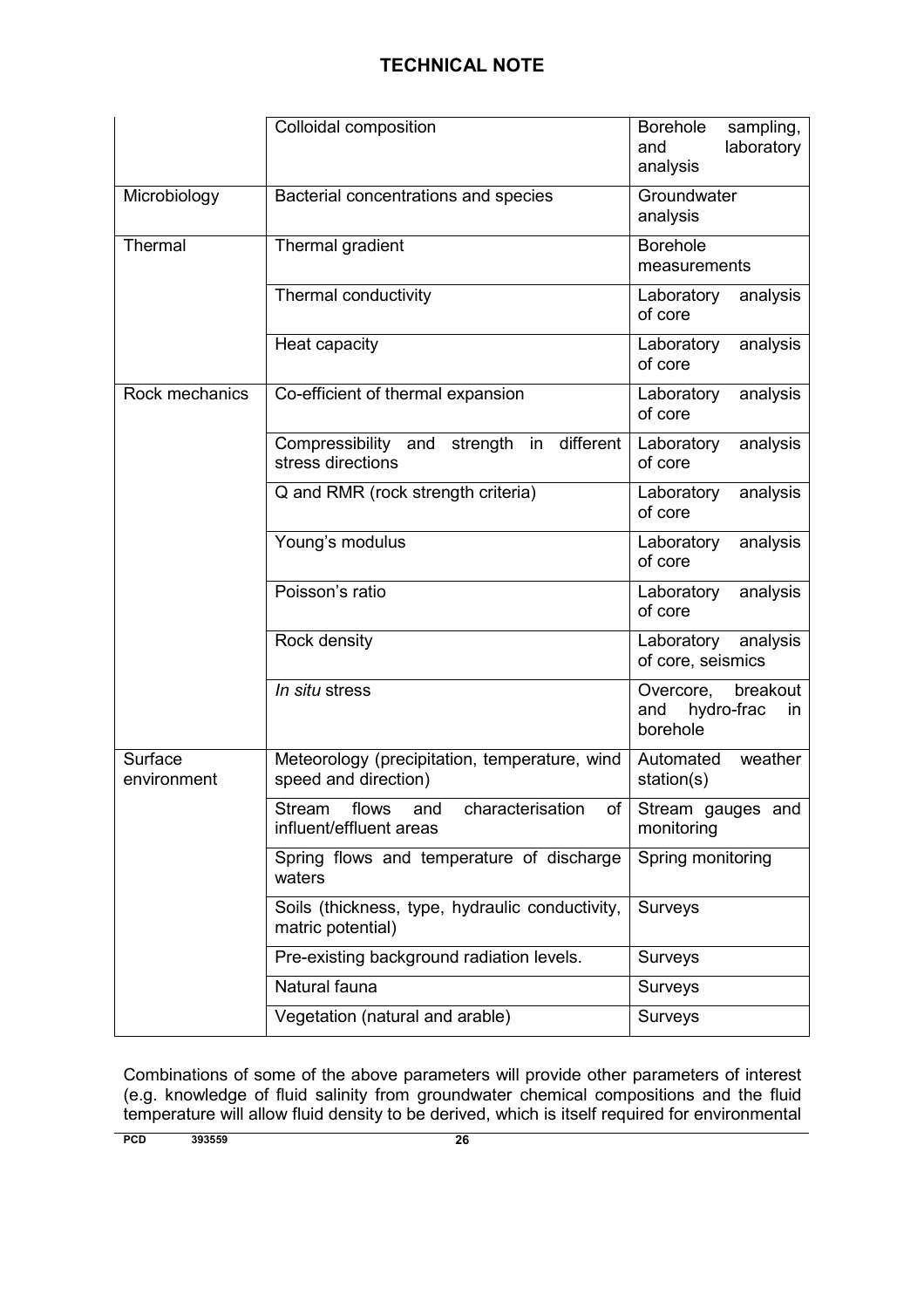head calculations, or hydraulic diffusivity can be derived from knowledge of permeability and storage coefficient). The above list is not exhaustive, but is considered to contain the main parameters of interest for a safety assessment and to allow detailed repository design. Many of the measurements will be 'one-off', whilst others will be regularly monitored. A 'Baseline' dataset of regularly monitored parameters will need to be established at an early stage. The requirements and rational for baseline monitoring will need to be established in advance.

In some cases, measurements will have to be made on several length scales in order to provide a proper representation of the application of the data in various models (and to assist in upscaling other parameters).

There are a number of reasons why the above parameters should be collected, but one of the most important reasons is to provide confidence in the developing conceptual model of the site and supporting repository design efforts. Some of the parameters will assist in interpretations in more than one area (e.g. porosity has implications for groundwater flow, radionuclide transport and can also contribute to a proper understanding of rock strength, which is required in repository design).

In addition to the acquisition and interpretation costs, there will also be a need to invest in a robust and comprehensive data management system (database). This will have to be designed specifically to incorporate the complex multi-disciplinary data generated at each site, some of which will change with time. This poses severe challenges for such a major programme, but there is now a great deal of experience within Nirex in commissioning and running such database systems.

In order to ensure cost effectiveness, while meeting the requirement to address issues to satisfy a wide audience, there will be a need to establish a decision-making framework to identify the sufficiency of data that is required for safety assessments. This will mean agreeing *a priori* the levels of parameter uncertainty that can be effectively dealt with. The continued collection of some types of data may compromise the potential stability (in a radiological protection sense) of a particular site as any invasive investigation disturbs the disposal system. Decisions will need to be made concerning 'when is there enough data' to satisfy scientific debate. Prior to completion of Stage 3 investigations at each site, a review of when sufficient data has been collected will be necessary.

The following is an outline evaluation of costs for an 8 to 16 year programme of site characterisation at a single site.

| <b>General Investigation</b><br><b>Objective</b>   | <b>Investigation Method</b>                                                                        | $Cost$ (£k) |
|----------------------------------------------------|----------------------------------------------------------------------------------------------------|-------------|
| <b>Seismic survey</b>                              | 3D seismic survey (total 25 $km2$ area with<br>meter scale resolution to 2 km depth)               | 10000       |
|                                                    | 2D seismic refraction line, 10km total line<br>length to 10km depth                                | 500         |
| Borehole Drilling and Related<br><b>Activities</b> | Cored deep vertical or inclined boreholes<br>(5 in number, one to 1500m depth, others<br>to 1000m) | 15000       |

## **ACQUISITION**

**PCD 393559 27**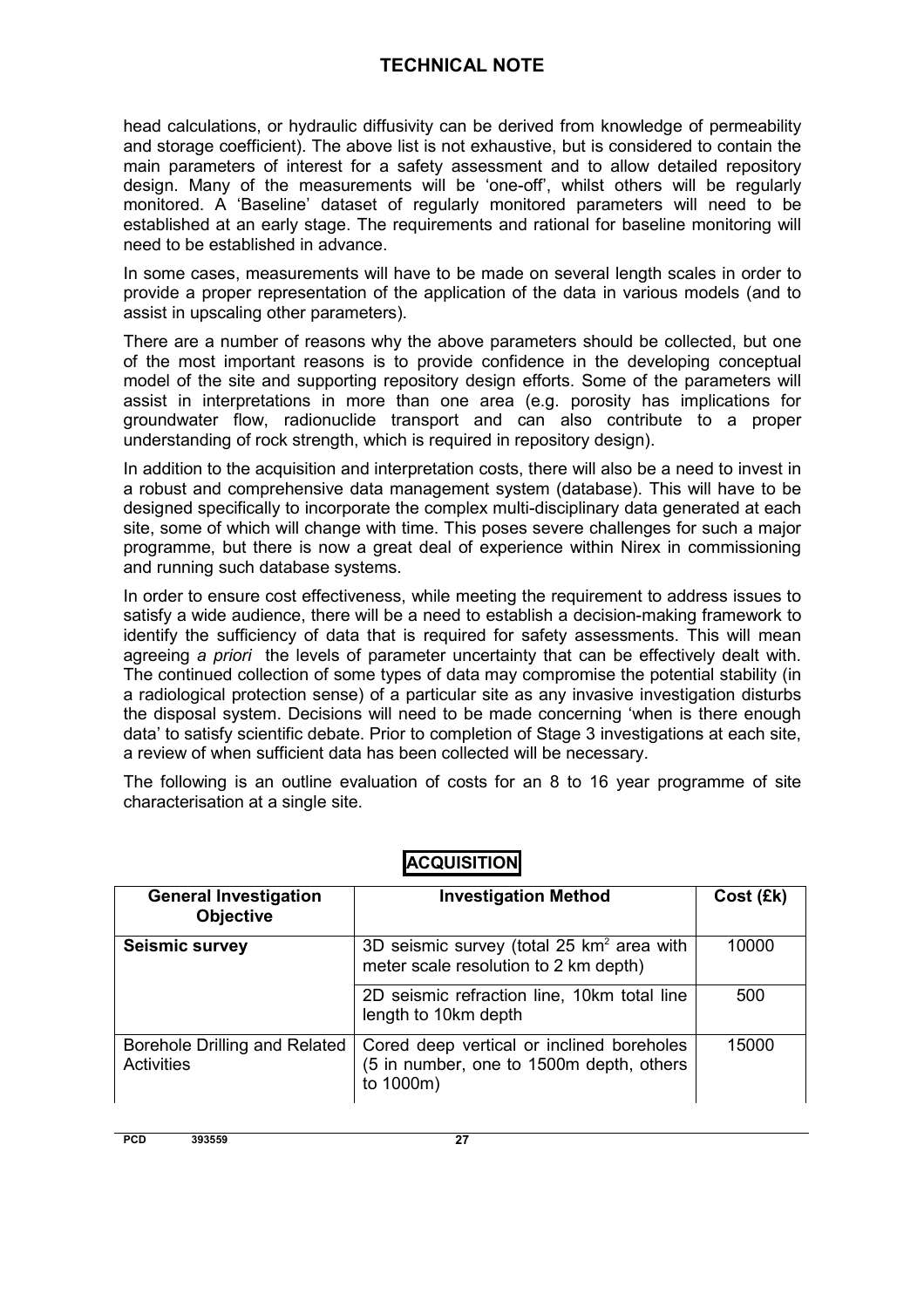|                                                                   | Deviated (to horizontal) boreholes (2 in<br>number, horizontal at potential repository<br>depth and up to 2000m length)                                   | 10000 |
|-------------------------------------------------------------------|-----------------------------------------------------------------------------------------------------------------------------------------------------------|-------|
|                                                                   | vertical<br>Additional<br>inclined<br>deep<br><b>or</b><br>boreholes<br>hydrochemistry<br>for<br>and<br>groundwater pressure monitoring (15 in<br>number) | 7500  |
|                                                                   | Cored shallow boreholes, 100-200m depth<br>(10 in number)                                                                                                 | 2000  |
|                                                                   | Additional non-cored shallow boreholes<br>(percussion) for pressure monitoring (10 in<br>number)                                                          | 500   |
|                                                                   | Geodesy - surveying borehole locations<br>and trajectories                                                                                                | 320   |
|                                                                   | On-site core analysis                                                                                                                                     | 5000  |
|                                                                   | On-site hydrochemical analysis                                                                                                                            | 5000  |
|                                                                   | Hydrogeological testing during borehole<br>drilling for 20 deep and 20 shallow<br>boreholes                                                               | 2500  |
| Surface-based<br>geological<br>surveys                            | Detailed surface mapping - Quaternary<br>and bedrock geological formations, meso-<br>scale structures and fracture populations                            | 500   |
|                                                                   | Detailed surface mapping - Sedimentary<br>architecture and crystalline rock fabrics as<br>analogues for rock at depth                                     | 100   |
|                                                                   | Detailed surface mapping - Review of<br>fault<br>characteristics<br>for<br>neotectonic<br>structures as part of seismic hazard<br>assessment              | 50    |
|                                                                   | Seismic monitoring installation<br>and<br>maintenance over 10 years based on 5<br>surface stations in region.                                             | 500   |
|                                                                   | Geophysical land-based surveys,<br>e.g.<br>GPR, resistivity, electrokinetic, magnetic<br>and electromagnetic, CSAMT etc                                   | 2500  |
|                                                                   | Geophysical<br>air-based<br>surveys,<br>e.g.<br>magnetic, radiometric, gravity, infra-red.                                                                | 300   |
| <b>Stress</b><br><b>Measurements</b><br>in<br>boreholes           | Over-coring and hydrofracturing in<br>- 10<br>boreholes                                                                                                   | 50    |
| Post-Completion<br><b>Borehole</b><br>Investigations (geophysics) | Geophysical logging<br>'Standard'<br>of<br>all<br>boreholes (e.g. caliper, gamma, neutron,<br>resistivity, sonic, BHTV etc).                              | 5000  |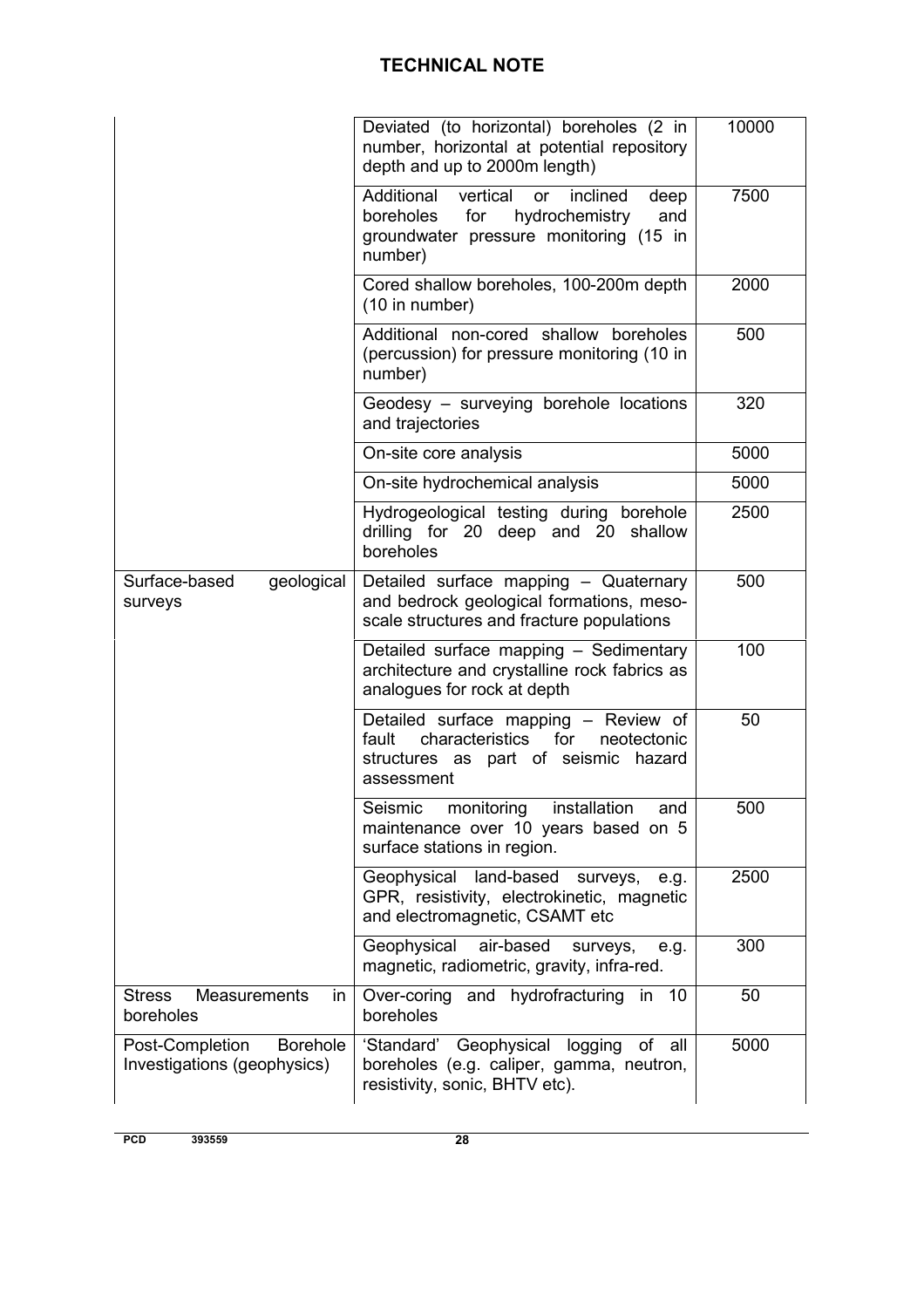|                                                                           | <b>Vertical Seismic Profiling</b>                                                                                                                                | 100  |
|---------------------------------------------------------------------------|------------------------------------------------------------------------------------------------------------------------------------------------------------------|------|
|                                                                           | Cross-hole tomography from 4 boreholes                                                                                                                           | 100  |
|                                                                           | Borehole radar in 10 boreholes                                                                                                                                   | 100  |
|                                                                           | Nuclear Magnetic resonance logging                                                                                                                               | 200  |
| <b>Borehole</b><br>Post-Completion<br>Investigations<br>(hydrogeological) | Post-completion short-term<br>hydrogeological (hydraulic) testing in deep<br>boreholes                                                                           | 2000 |
|                                                                           | Post-completion hydrogeological<br>(hydraulic) testing in shallow boreholes                                                                                      | 200  |
|                                                                           | Installation<br>of<br>pressure/groundwater<br>sample monitoring strings in 25 deep<br>boreholes<br>(average)<br>10<br>probes<br>per<br>borehole string + spares) | 2500 |
|                                                                           | Installation of data loggers in 20 shallow<br>boreholes                                                                                                          | 40   |
|                                                                           | Telemetry network                                                                                                                                                | 2000 |
|                                                                           | Post-completion long-term hydrogeological<br>(hydraulic) testing in one deep borehole                                                                            | 1000 |
|                                                                           | Hydrogeological (Tracer) test in deep<br>boreholes (forced gradient)                                                                                             | 50   |
|                                                                           | Hydrogeological (Tracer) testing in shallow<br>boreholes (natural and forced gradient)                                                                           | 100  |
|                                                                           | Flow zone logging (POSIVA - type flow<br>meter)                                                                                                                  | 1000 |
| Other hydrogeological<br>investigations                                   | Core analysis for permeability/porosity (ca.<br>1000 samples)                                                                                                    | 50   |
|                                                                           | Core analysis for fractures and potential<br>flowing<br>features ('recent'<br>mineralogy),<br>includes SEM, fluid inclusion studies, CL.                         | 2500 |
|                                                                           | Core analysis for sedimentary architecture                                                                                                                       | 50   |
| Hydrochemistry &<br>Geochemistry                                          | Off-site laboratory analyses - groundwater<br>trace & major elements                                                                                             | 4000 |
|                                                                           | Off-site laboratory analyses - groundwater<br>isotopes                                                                                                           | 1000 |
|                                                                           | Whole rock analysis (XRF, XRD)                                                                                                                                   | 100  |
|                                                                           | Mineralogical<br>analysis (geochemical<br>&<br>isotopic)                                                                                                         | 2000 |
|                                                                           | Groundwater<br>mineral<br>radiometric<br>and<br>dating                                                                                                           | 3000 |
|                                                                           | Spring and stream sampling & analysis                                                                                                                            | 30   |
| <b>PCD</b><br>393559                                                      | $\overline{29}$                                                                                                                                                  |      |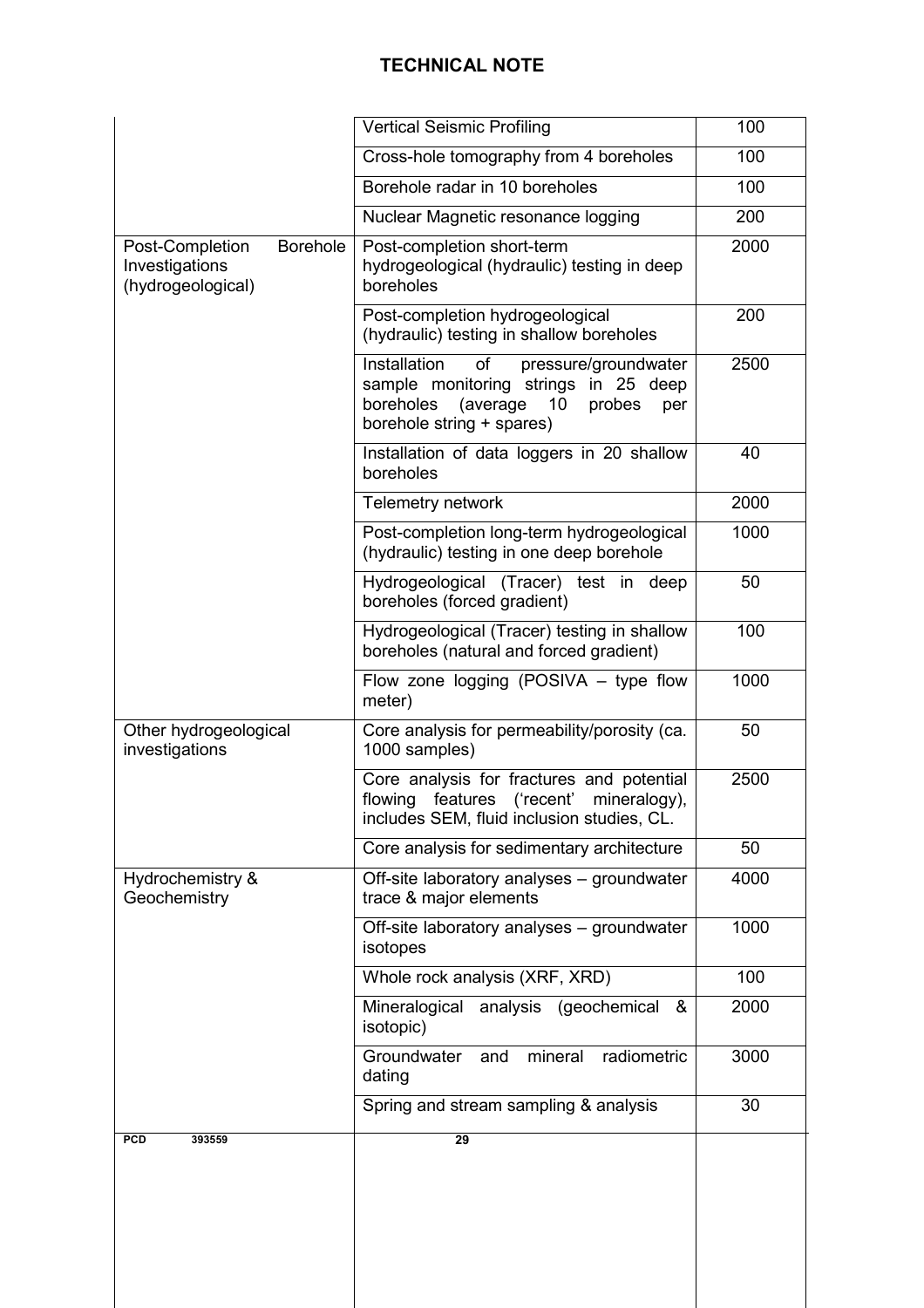|                             | Rainfall sampling & analysis                                                                                                          | 10        |
|-----------------------------|---------------------------------------------------------------------------------------------------------------------------------------|-----------|
| <b>Rock Mechanics</b>       | Laboratory testing of samples                                                                                                         | 2000      |
| Thermal property Evaluation | Laboratory testing of samples                                                                                                         | 500       |
| Hardware                    | Essential<br>equipment<br>(vehicles,<br>maintenance equipment for engineering<br>computing<br>workshops)<br>spares and<br>facilities) | 5000      |
| Surface features            | Walkover surveys - land use                                                                                                           | 20        |
|                             | Walkover surveys -hydrology                                                                                                           | 50        |
|                             | Hydrological and meteorlogical network<br>comprising 10 gauging locations and 5<br>AWS                                                | 200       |
|                             | Natural background radiation survey                                                                                                   | 50        |
|                             | <b>TOTAL</b>                                                                                                                          | 97.270    |
|                             |                                                                                                                                       | (£97.27m) |

*NB Costs for land purchase and buildings, land access and permissions are all additional.*

# **INTERPRETATION**

| <b>ITEM</b>                                                                                                                                                         | COST (£k) |
|---------------------------------------------------------------------------------------------------------------------------------------------------------------------|-----------|
| Surface geology and bedrock interpretation from surface mapping<br>and remote sensing / aerial photograph interpretation                                            | 500       |
| Seismic interpretations and earthquake focal plane analysis from<br>seismic network                                                                                 | 6000      |
| Integrated geological modelling (back-stripping evolutionary model,<br>3D geological models on various scales)                                                      | 1000      |
| Hydrogeological test analysis                                                                                                                                       | 5000      |
| fluctuation<br>Groundwater monitoring<br>analysis<br>and<br>cyclic<br>interpretations over 10 years                                                                 | 1000      |
| Stochastic model for potential flowing features and permeability<br>distributions                                                                                   | 2000      |
| Regional near-surface groundwater, meteorological and hydrological<br>interpretations over 10 years                                                                 | 500       |
| 3D groundwater flow and transport models (incorporating deep DFN<br>and CPM models for current conditions at site, evolutionary regional<br>model near-surface CPM) | 10000     |
| Geochemical interpretations                                                                                                                                         | 10000     |

*.*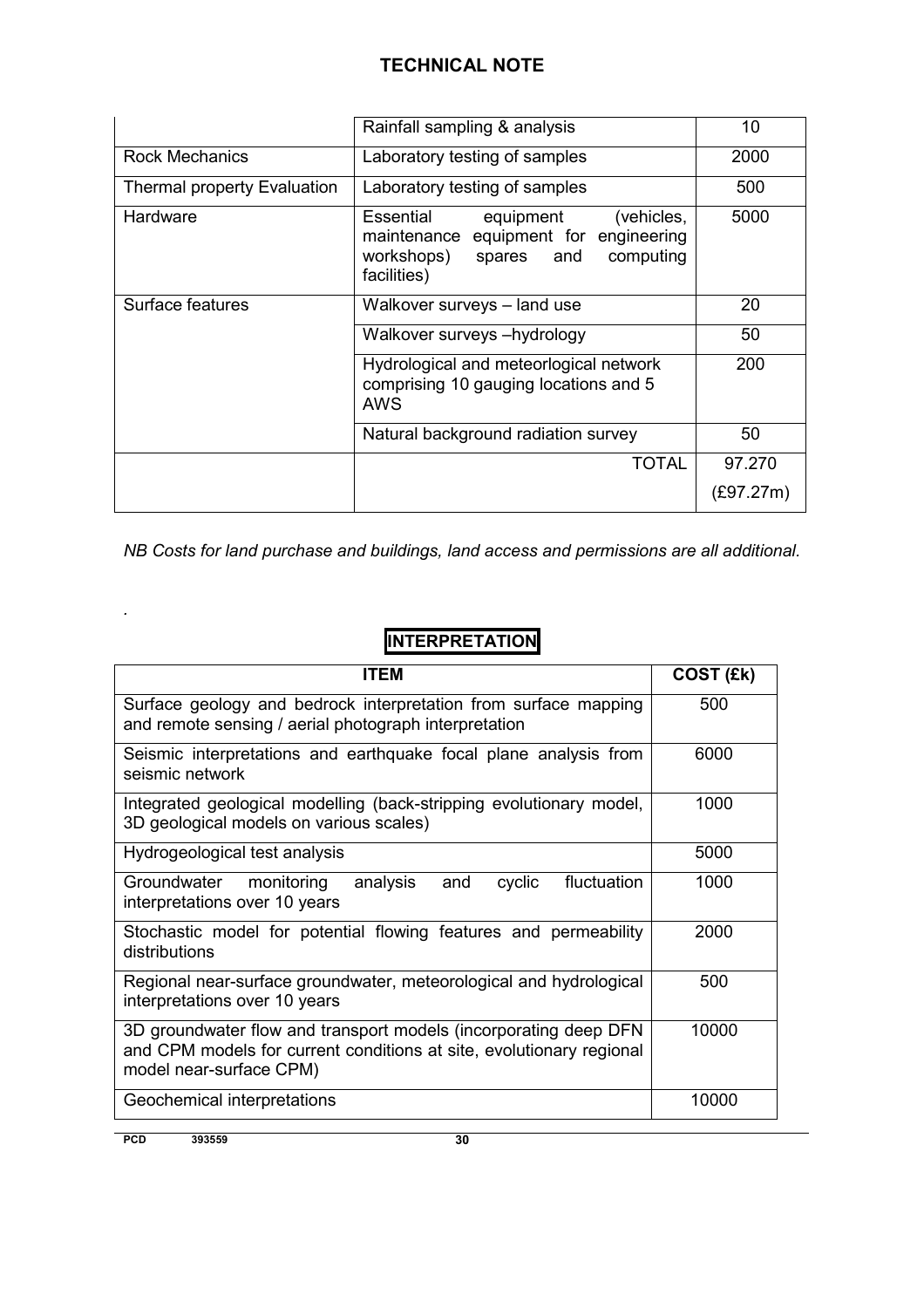<span id="page-36-0"></span>

| Mineralogical and lithological interpretations        |              | 5000            |
|-------------------------------------------------------|--------------|-----------------|
| Rock mechanics interpretation                         |              | 2000            |
| Thermal data interpretations                          |              | 100             |
| Design and management of Central Geoscience Database* |              | 5000            |
| <b>Publication costs</b>                              |              | 5000            |
| <b>Expert review Group</b>                            |              | 2000            |
|                                                       | <b>TOTAL</b> | 55,100          |
|                                                       |              | (£55.1 million) |

*NB \* The geoscience database costs are estimated at 500,000 per year per site for an illustrative period of 10 years.*

The overall costs for a single illustrative site are estimated to be ca. £152m.

## **6 COST SUMMARY**

#### **Stage 1: Identification of Regions and Districts**

Objectives: Review regional scale geological environments across the UK and identify areas that provide relatively consistent geological and environmental conditions on a District scale.

#### Criteria:

- Identification of a suitable host rock at an appropriate depth.
- Presence of overlying strata of reasonable thickness that support the geosphere barrier or dispersion/dilution function.
- Limited structural complexity that is either well understood and that would consequently not circumvent further investigation, or that is less well characterised than elsewhere but which may nevertheless be potentially suitable.
- Regional hydrogeological conditions suitable for more detailed characterisation.
- Restricted presence of known exploitable mineral or groundwater resources.
- Consideration of socio-political factors discussed in more detail by Barker and Hunt.

Total Stage 1 technical costs: £3.72m

#### **Stage 2: Identification of Potentially Suitable Sites**

Objectives: Identification of Site scale areas within the Districts chosen from Stage 1 evaluations. Stage 2 work will be directed towards providing (a) detailed but provisional conceptual models and (b) sufficient data that will allow fair comparisons to be made

**PCD 393559 31**